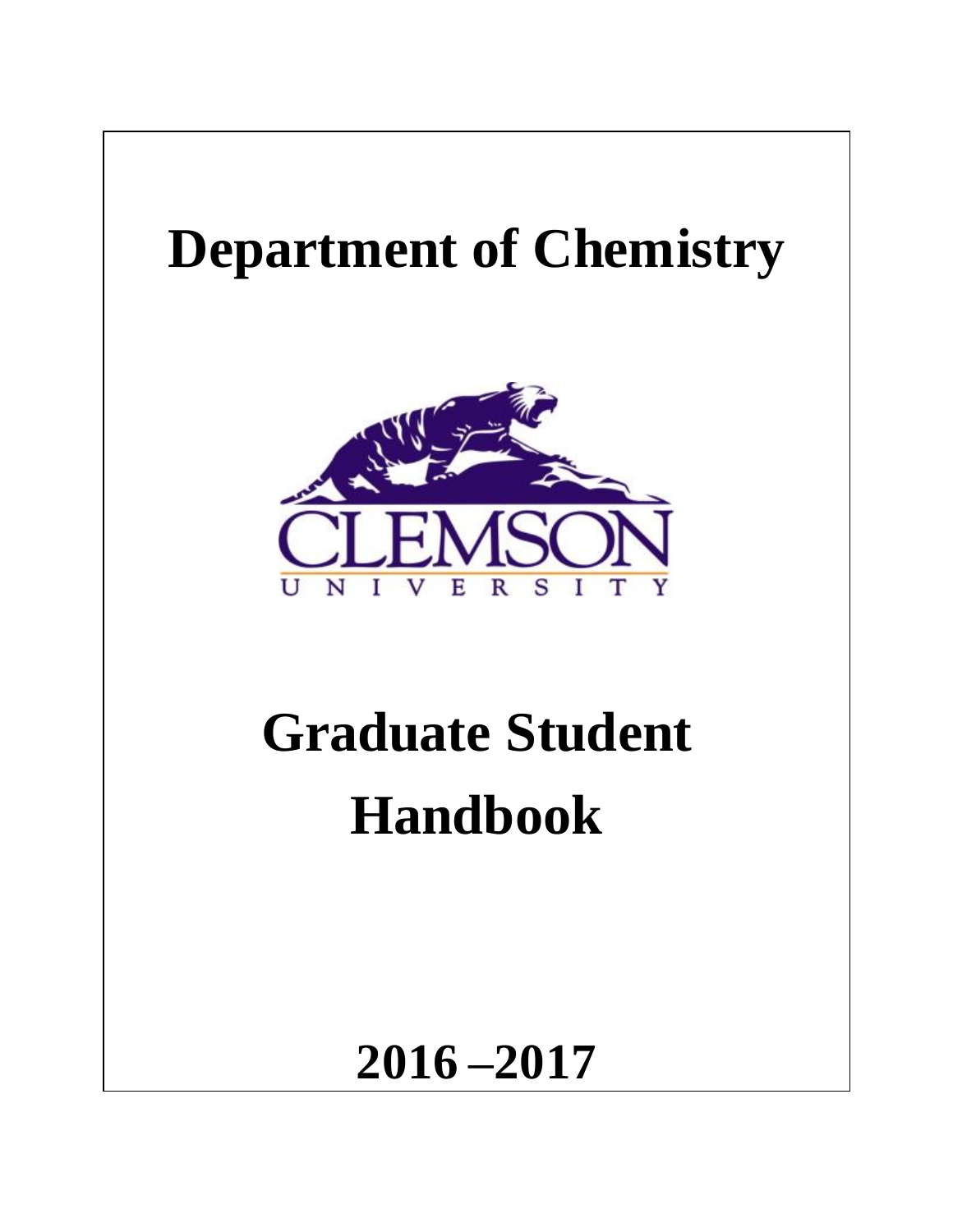| 1            |    |
|--------------|----|
| 2            |    |
| 2.1          |    |
| 2.2          |    |
| 3            |    |
| 3.1          |    |
| 3.2          |    |
| 3.3          |    |
| 4            |    |
| 4.1          |    |
| 4.2          |    |
| 4.3          |    |
| 4.4          |    |
| 4.5          |    |
| 4.6          |    |
| 4.7          |    |
| 4.8          |    |
| 4.9          |    |
| 4.10         |    |
| 4.11         |    |
| 4.12         |    |
| 4.13         |    |
| 4.14         |    |
| 4.15         |    |
| 4.16<br>4.17 |    |
| 4.18         |    |
|              |    |
| 5            |    |
| 5.1          |    |
| 5.2          |    |
| 5.3          | 24 |
| 5.4          |    |
| 5.5          |    |
| 5.6          |    |
| 5.7          |    |
| 6            |    |
| 6.1          |    |
| 6.2          |    |
| 6.3          |    |
| 6.4          |    |
| 6.5          |    |
| 6.6          |    |
| 6.7          |    |
| 6.8          |    |
| 6.9          |    |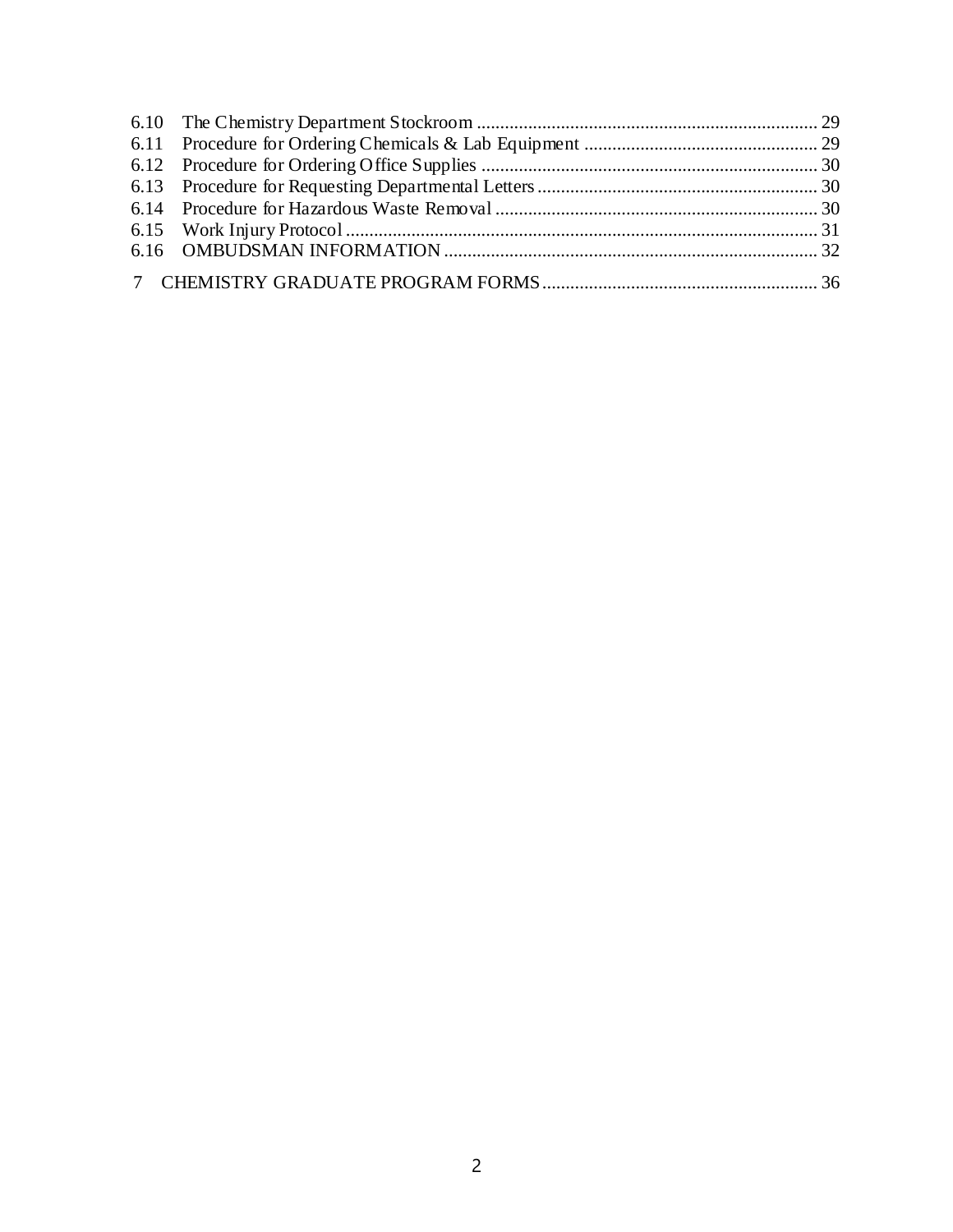# **1 INTRODUCTION**

This handbook is a compilation of policies and procedures of the graduate chemistry program in the Clemson University chemistry department. It is meant to serve as a guide to help students (you!) as you make your way through the program. Note that this handbook does not cover all of the policies of the Clemson Graduate School; those policies are compiled in the Graduate Announcements, which is published each year by the Graduate School. Access to the Graduate Announcements is also available via the web at<http://www.grad.clemson.edu/>. You must follow both the chemistry department guidelines and the graduate school guidelines as you pursue your advanced chemistry degree.

The graduate chemistry program at Clemson University is administered by a graduate committee consisting of (usually) six members, including the graduate student coordinator, the graduate program coordinator, and at least one member from each departmental division. The individuals on the committee change annually; the composition for the current academic year is given below:

**Composition of chemistry department graduate committee for 2016-2017** Dr. Bill Pennington, Chair, Graduate Program Coordinator Dr. George Chumanov, Analytical Dr. Julia Brumaghim, Inorganic Dr. Dev Arya, Organic Dr. Steve Stuart, Physical Mrs. Heather Shelton, Graduate Student Coordinator

Usually, the first point of contact for students in the graduate program is the graduate student coordinator listed above. That person will handle the processing of all forms relating to the program, and can answer most questions about program policies and procedures. Students should feel free to contact the graduate student coordinator or any member of the graduate committee regarding questions or other issues relevant to the program. Few of the policies in this handbook are so inflexible that they cannot be modified if circumstances warrant; the starting point for such cases is to bring them up with someone on the committee.

Note that this handbook summarizes the policies and procedures that are/were in effect for the academic year specified on the front cover. Policies will stay generally the same over time but may evolve from one year to the next. Students will be notified of changes as they occur, but please be aware that this handbook is not a contract. If policies change in minor ways during a student's course of study, the student may be asked to work toward a degree under the new policies, in place of policies that were in effect when the student was admitted. For cases involving major policy changes, students will be allowed to work toward their graduate degree under the policies that were in effect when they were admitted. The graduate committee and the department chairman will consider cases in which a change in policy creates a hardship for a student on a case-by-case basis.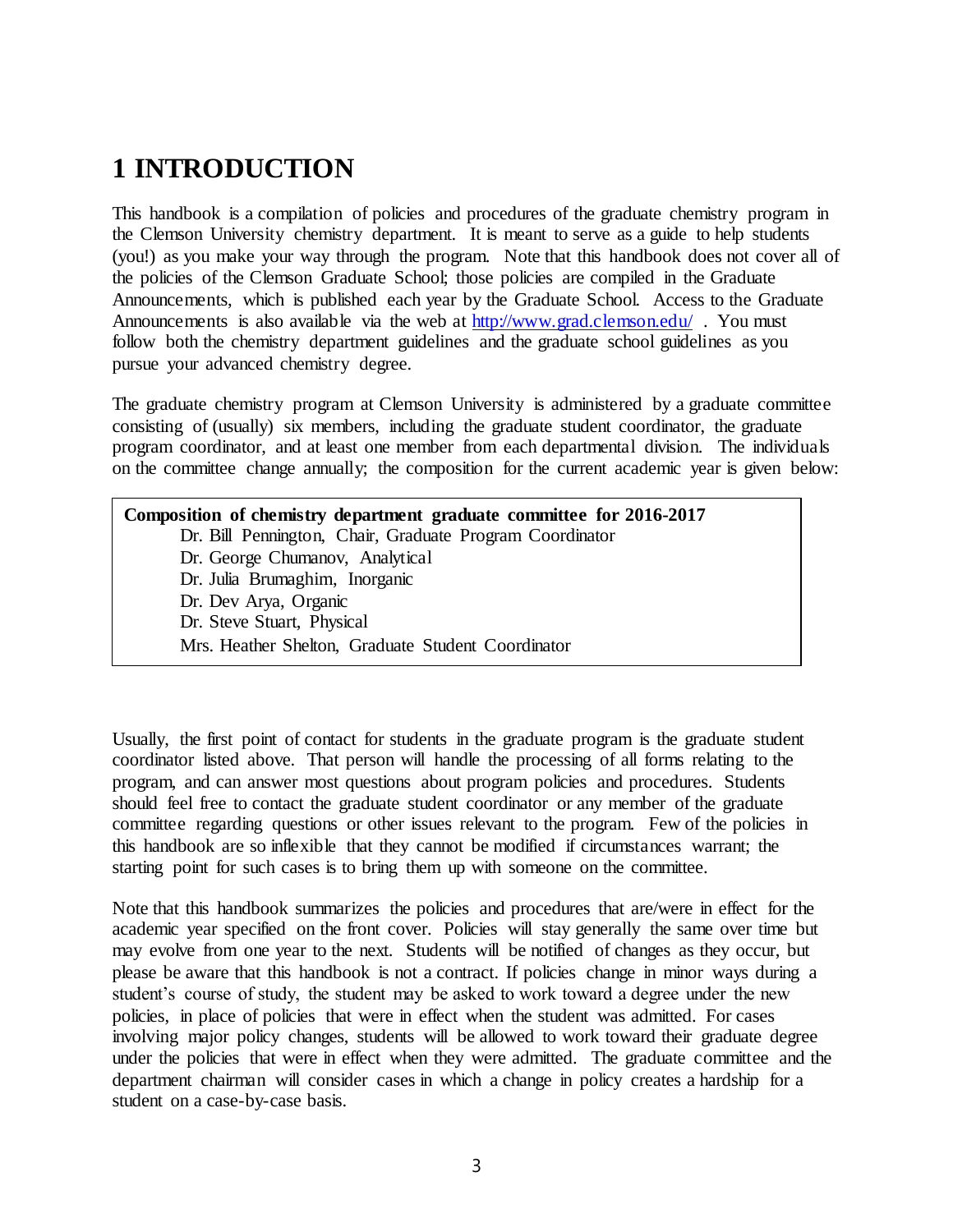Aside from the formal policies, the graduate committee and the entire chemistry faculty and staff would like to take this opportunity to wish you every success in your journey toward a graduate degree. Graduate school is a time of intensive learning and professional development that will call upon the very best in you to achieve success; but, it is also a time of great personal development and growth that we hope you will look back upon with fondness. **Good luck!**

# **2 PROFICIENCY REQUIREMENTS**

# **2.1 Chemistry Proficiency**

Entering graduate students will take a series of entrance examinations at the beginning of the first semester of study. Four exams will be given, one each in the areas of analytical, organic, inorganic, and physical chemistry. These are standardized, multiple-choice exams, covering undergraduate-level material. Passing the exam indicates that the student has achieved proficiency in the subject area sufficient to continue taking courses at the graduate level. The exam results will not appear on the student's transcript.

The results of the placement exams are used to advise students regarding course selection. Students who pass an exam in a given area will normally be advised that they may immediately take graduate-level courses in that area. Students who do not pass an exam in a given area may be advised to take a remedial class to address the lack of proficiency before enrolling in graduate classes in that subject area.

### **2.2 English Language Speaking Proficiency**

Newly-admitted graduate students who are not native English-speaking students are required by South Carolina state law to pass an English speaking exam (the CESP test) before they can be certified to teach as a laboratory teaching assistant. The Clemson English department administers the exam, which is similar in form to the Test of Spoken English administered by ETS. The exam is offered at the start of the fall and spring semesters, and once near the end of the fall semester. Students may take the exam anytime that it is offered. It is expected that students will pass this exam during the first year of study. *If a student does not pass the exam by the end of the first year of study, then that student is not eligible for department support, and may be asked to leave the program.* 

Once a student passes the English speaking exam, they become eligible to serve as a teaching assistant in one of the undergraduate laboratory courses. The student would then receive the same stipend as all other students who are teaching lab sections. In most cases, the stipend that students receive before they pass the English exam and become certified to serve as a teaching assistant is lower than the stipend received by students who do teach laboratory sections.

# **3 ADVISEMENT**

### **3.1 Initial advisement**

Entering students will normally be advised by the graduate committee in an advising session to be held after the entrance exams have been completed but before classes begin. The main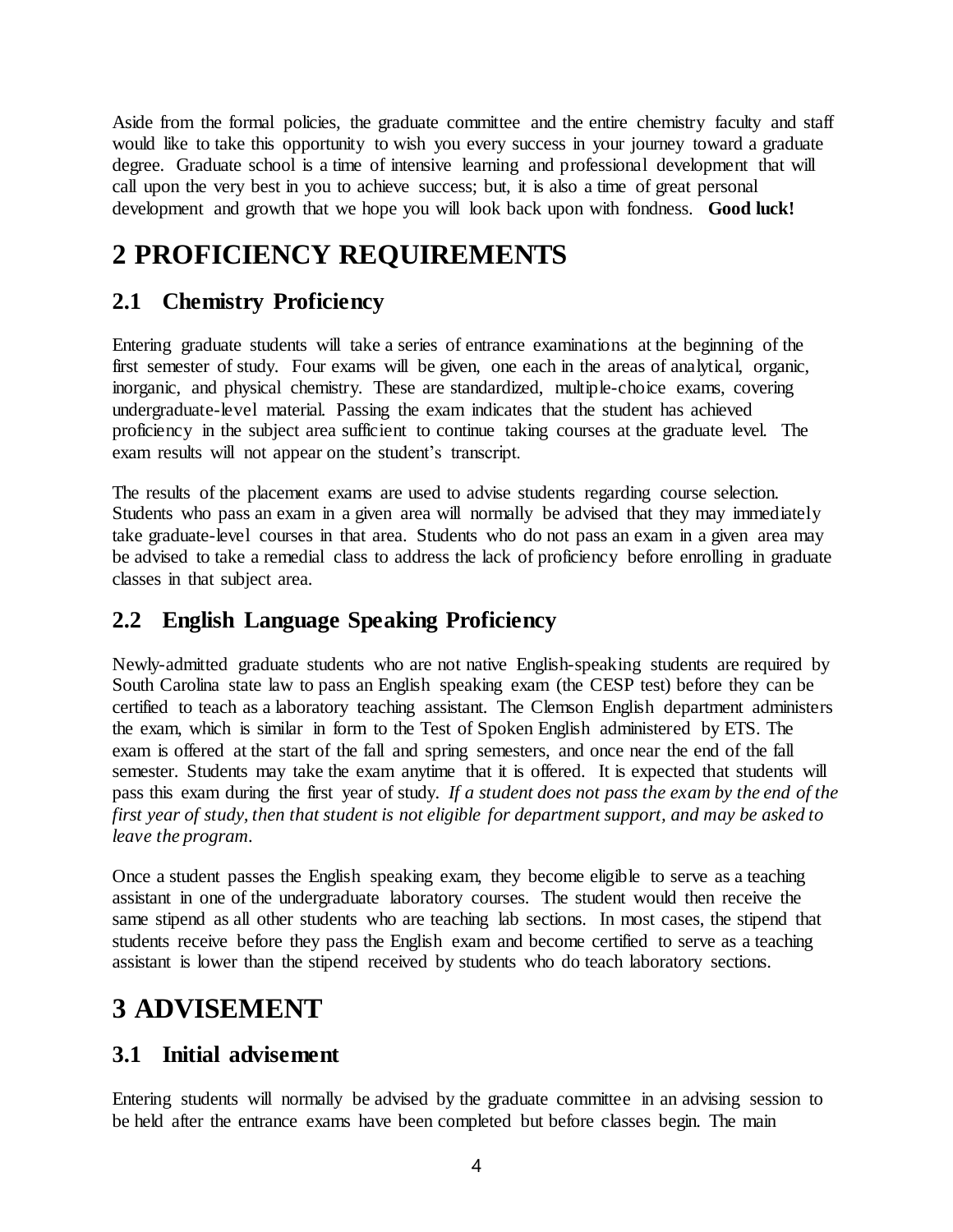purpose of the initial advising session is to select coursework for the first semester of study. Students should come to the advising session prepared to discuss what courses they would like to take in the first semester. After the advising session, students will complete registration for the first semester. Academic advisement for subsequent semesters will usually be performed by the student's research advisor.

### **3.2 Selection of a Research Advisor**

Your selection of a research advisor is a very important decision to which you should give much thought. It will strongly affect the course of your graduate studies and your professional life. Each research group in the department is unique, and it is to your benefit to be as open-minded as possible at the start of your program of study as you consider your interests and options.

The following paragraphs specify the procedures followed in the Clemson University chemistry department for student selection of a major research advisor. The procedures may vary from year to year, but will always be generally similar to those presented below.

Upon selection of a major area of interest, you will be given a sheet (Attachment I) with the names of all faculty in the department. Just before or shortly after the beginning of the fall semester a series of sessions will be held, during which faculty will make brief presentations about their research programs and answer questions about their research groups. A schedule for these sessions will be distributed before they occur. It is expected that all entering students will attend all of these faculty seminars, including students who have entered in the previous semester, or who have already committed to joining a particular research group. These presentations are intended not only for the purpose of selecting a research group, but also for introducing you to the variety of research conducted in the department. **Attendance is required.**

After all of the faculty presentations have been made, students should make individual appointments with several faculty members for a more detailed discussion/interview about their research programs. Each student must meet with at least three faculty members, independent of divisional affiliation. Students are strongly encouraged to meet with more than three faculty, especially if there are multiple faculty whose research interests matches that of the student. The interviews are required even for those students who already think they know which faculty member they wish to choose as their advisor, as they are designed to ensure that each incoming student has a good knowledge of research being conducted by a variety of groups within the department.

Students beginning study in the spring semester should begin the process of meeting with individual faculty as soon as possible after the start of the spring semester. These students are required to attend the faculty research presentations in their second semester, so that they are acquainted with the research activities in the department.

The initial faculty interviews may occur, in many cases, with faculty members that the student may or may not be seriously considering as a research advisor. Before choosing a research advisor, however, students are expected to have a more in-depth conversation with the potential advisor(s) about what will be expected of them. Expectations of students are different in different research groups, and it is crucial that students be aware of these expectations when joining a research group.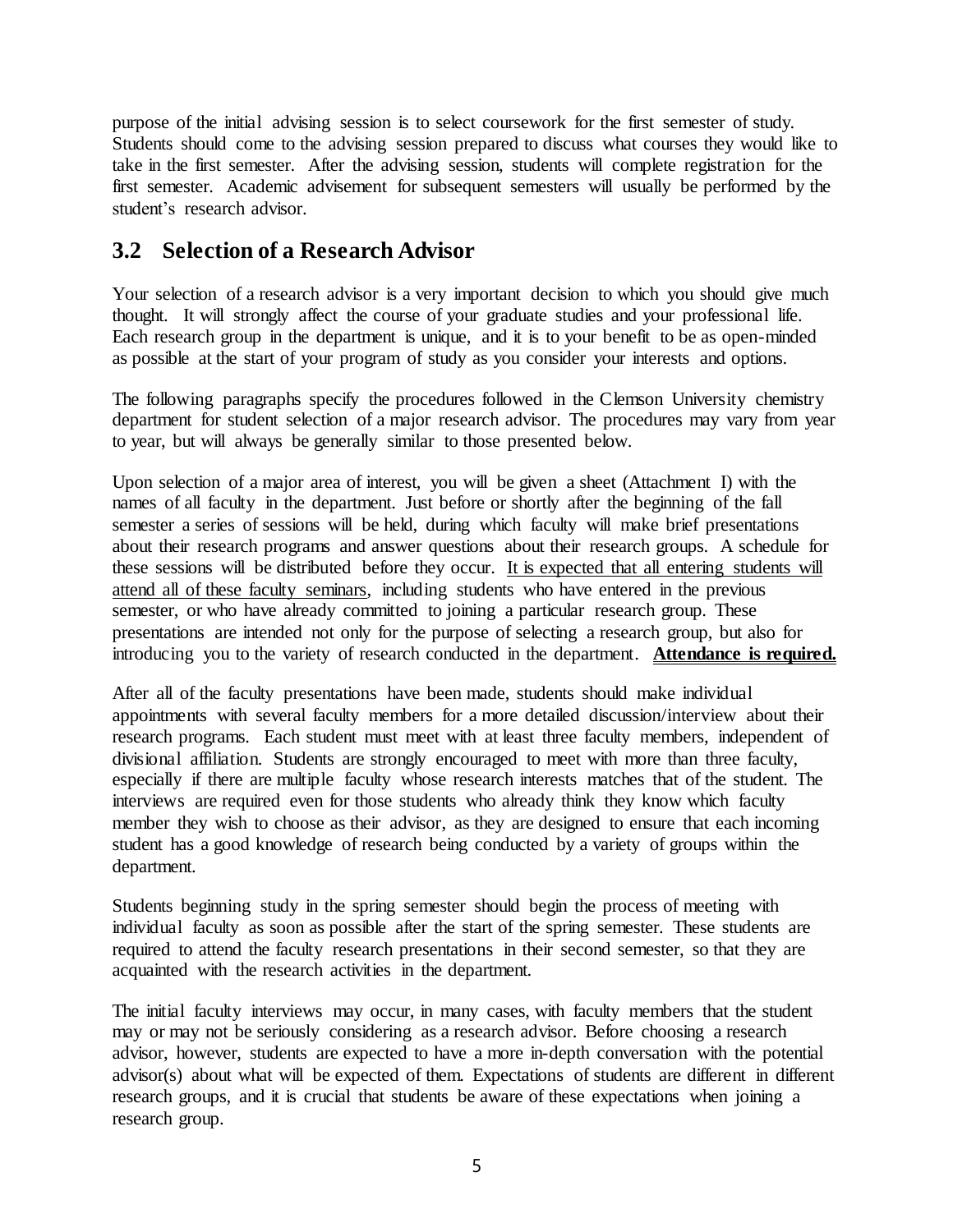After the faculty interviews are completed, students will complete a form (Attachment II) indicating their top three choices for major research advisor. It is expected that the student will have discussed these plans with each of the three faculty members that they identify, as not all faculty will be able to accept new research students in every semester. The form is submitted to the graduate program office. The student will then be matched with their highest choice that is consistent with department requirements for research groups. Choice of a research advisor is not official until authorized by the research advisor, the graduate program, and the department chair. Official approval will be granted as soon as possible once student selections have been made, but before the end of the first semester.

### **3.3 Advisory Committee**

In addition to the research advisor, all students are required to have an advisory committee. This is a committee of at least three (for MS) or four (for PhD) faculty that is responsible for approving the plan of study, supervising the progress towards the degree, and administering both the comprehensive oral examinations and the final thesis or dissertation defense.

The advisory committee should be selected by the end of the third semester of study. This selection is done using the Plan of Study (GS-2) form; see section 4.6 for more details.

The advisory committee will meet periodically with the student to assess the student's progress towards the graduate degree. These meetings can occur in the form of an informational progress meeting, or a formal examination such as the comprehensive oral exam or the final thesis or dissertation defense.

# **4 PROGRAMS OF STUDY**

### **4.1 Overview**

The Clemson chemistry department offers programs of study leading to the M.S. and Ph.D. degrees. Each degree program has specific requirements in terms of coursework, student seminars, qualifying examinations and comprehensive exam (Ph.D. only), and a thesis (M.S.) or dissertation (Ph.D.) that presents the results of an original research project. It is possible (and common) to earn a Ph.D. degree without stopping to earn an M.S. degree on the way. It is also possible to earn only an M.S. degree, to first earn an M.S. degree en route to a Ph.D. degree.

The following sections summarize chemistry department policies as they relate to the programs of study for the M.S. and Ph.D. degrees. The Clemson University Graduate School also has policies that relate to programs of study for these degrees. Graduate School policies are summarized in the Graduate Announcements, available online at http://www.grad.clemson.edu/. By University policy, full-time status is defined as being enrolled in 9 credit hours in the fall and spring semesters and a total of 6 credit hours in the summer session(s).

### **4.2 Curriculum**

The curriculum requirements differ substantially for the M.S. and Ph.D. degrees. The M.S. degree requirements are primarily designed to ensure that a sufficient amount of graduate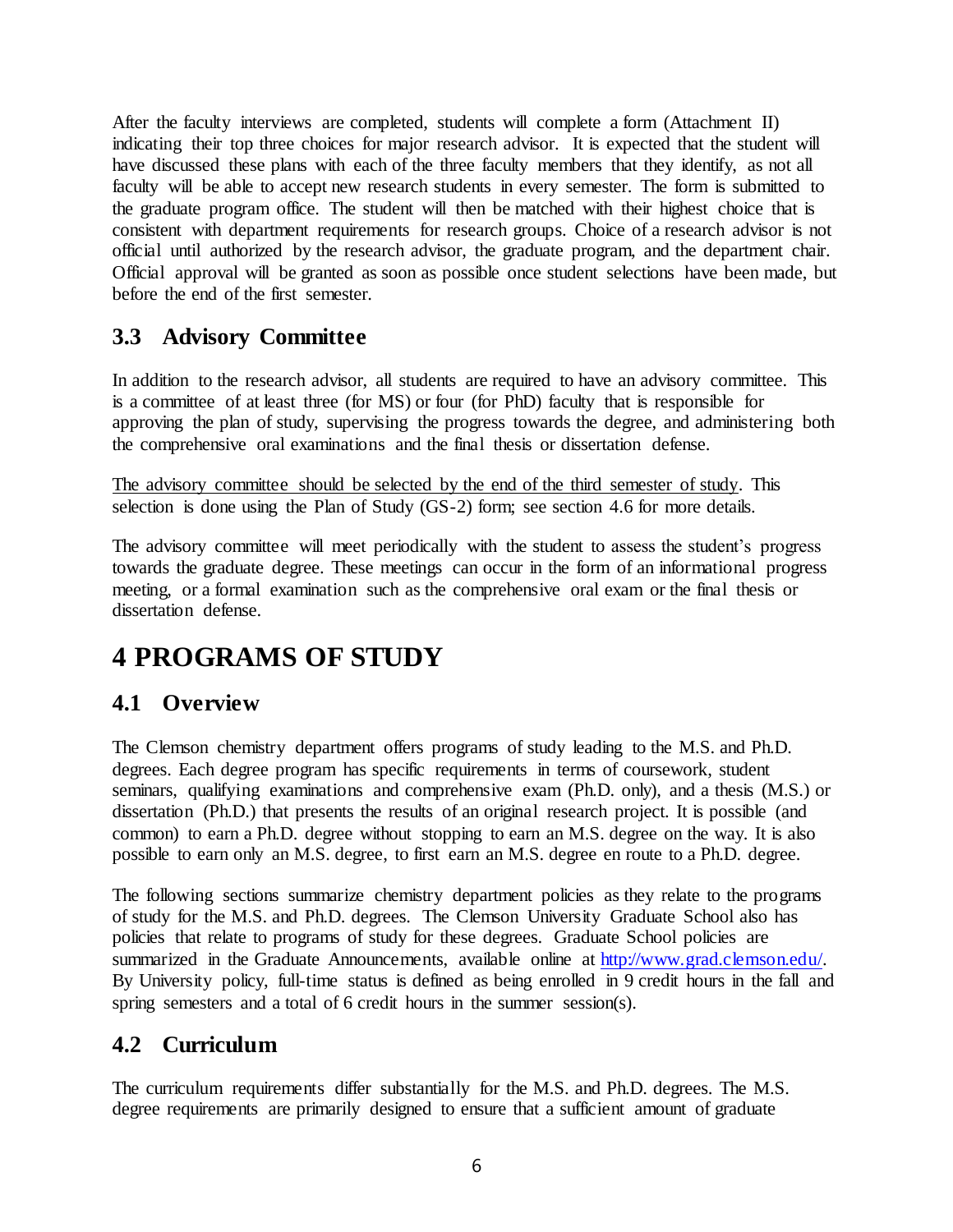coursework is completed. The coursework requirements for the Ph.D. degree are more rigorous, requiring that the student take courses or pass exams in the core areas of chemistry, in their focus area, as well as in areas outside of chemistry. Both programs are sufficiently flexible to allow the student and their research advisor to construct a curriculum that matches the student's research emphasis.

#### **4.2.1 M.S. Curriculum**

**Coursework.** Students pursuing a M.S. degree in any field at Clemson University must complete a minimum of 24 hours of graduate credit and six hours of master's thesis research (8910). Graduate classes at Clemson are classes offered at the 6000 level, 8000 level, or 9000 level. A 6000-level class that has a 4000-level counterpart that is required for the undergraduate degree, i.e. CH 6110, cannot be used towards the M.S. degree. At least one-half of the total graduate coursework credit hours required by the committee must be in courses numbered 8000 or above, and at least 12 credit hours must be in the major field of study, as required by the Graduate School. Up to three credits (but no more than three credits) of seminar classes, e.g. CH8510 and CH8520, may be counted toward the required total of 24 credit hours of coursework.

**Transfer credit.** Students may transfer up to 8 hours of graduate-level coursework completed at other institutions towards their M.S. degree. In order for these courses to be formally transferred to the Clemson University transcript, an official transcript from the previous institution must be sent to the Office of Enrolled Student Services, 104D Sikes Hall.

#### **4.2.2 Ph.D. Curriculum**

**Coursework.** Ph.D. students must complete a total of at least 60 hours of graduate credit, including at least 18 hours of Ph.D. research. Students must also complete graduate lecture coursework subject to the requirements outlined in the sections below on Broad Chemical Awareness, Focus Area, and Distribution Requirement. Additionally, within the first year of enrollment, the student must complete at least 18 graduate credits counting towards the Ph.D. degree. These credits include seminars but do not include graduate research. They also may not include 6000-level classes for which the companion 4000-level course is required for the undergraduate major: CH 6110.

All required coursework must be completed by the end of the third year of full-time graduate study (although additional courses may be taken after the third year).

**Broad Chemical Awareness.** By the end of the first year of study, the Ph.D. student must display competency in each of the four traditional areas of chemistry (analytical, inorganic, organic, and physical chemistry) in order to demonstrate a well-rounded foundation in chemistry.

This competency can be demonstrated in any one of four ways:

1. Passing the entrance exam in that subject area with a score of at least the  $50<sup>th</sup>$  percentile when compared to the national average. If the entrance exam is passed upon arrival, no further action is needed. These exams are offered three times per year, in August, January, and May. No more than three attempts are permitted in any subject area.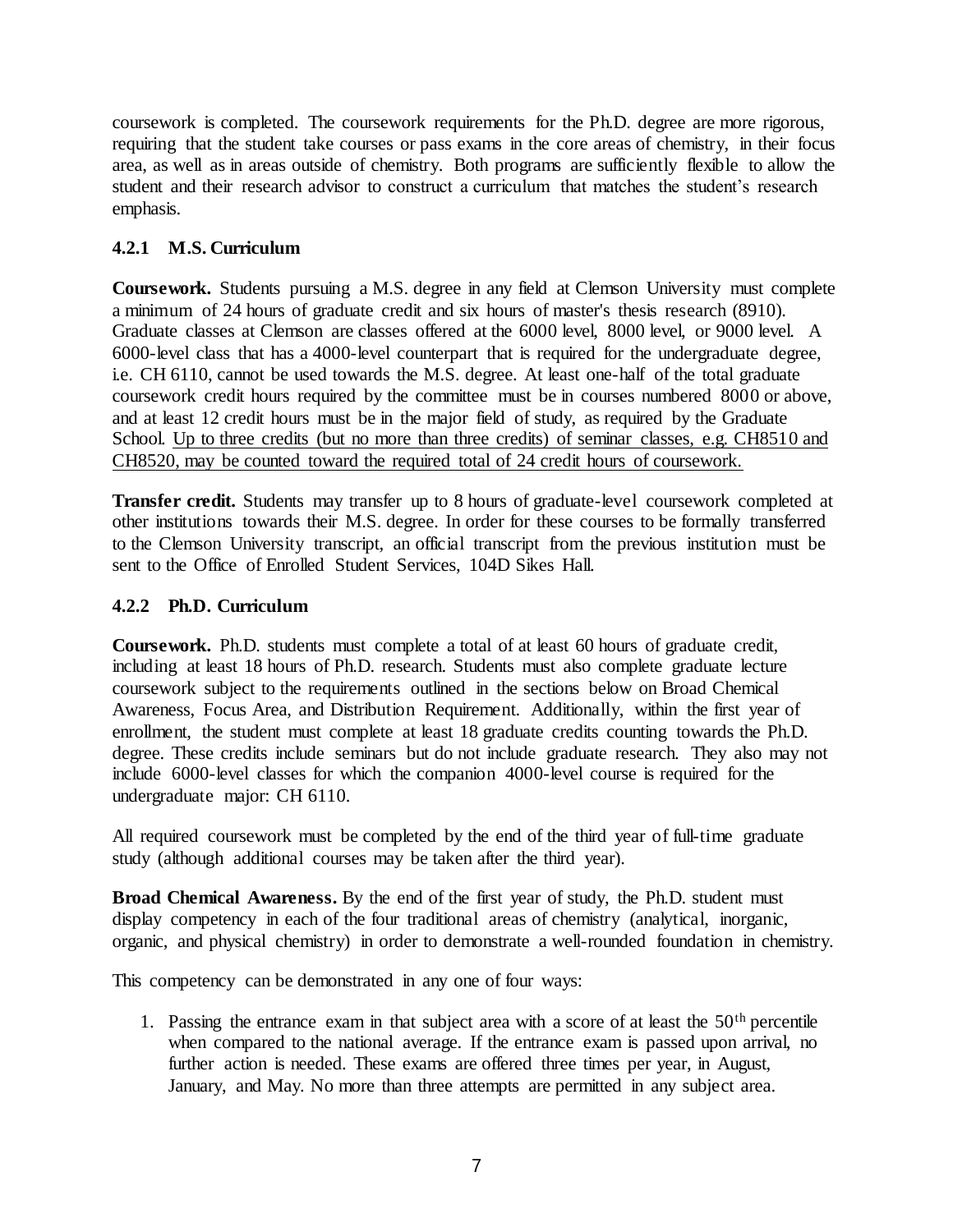- 2. Completing a two-semester sequence of the undergraduate 2000- or 3000-level courses in the subject area that are required for the undergraduate major, with a grade of B or better in both semesters. Courses satisfying this requirement are:
	- i. Organic Chemistry CH2230 & CH2240
	- ii. Physical Chemistry CH3310 & CH3320
	- iii. Such courses are unavailable in Analytical or Inorganic chemistry.
- 3. Completing any 6000-level course in the same subject area as the entrance exam, with the exception of CH 6270, with a grade of B or better. Such courses are available in all four traditional areas of chemistry. These courses may be used for graduate credit, when allowed by Graduate School rules (i.e. except for CH6110, which has a corresponding 4000-level course that is a requirement of the undergraduate degree).
- 4. Completing an identified 8000-level or 9000-level course in the subject area with a grade of B or better. (Note that these courses may simultaneously satisfy the focus area or distribution requirements; see below.). Courses satisfying this requirement are:
	- i. Analytical Chemistry CH8120, CH8130, CH8140, CH8150, CH8160, CH8180 & CH9100
	- ii. Inorganic Chemistry CH8050, CH8070  $&$  CH8080
	- iii. Organic Chemistry CH8210 & CH8220
	- iv. Physical Chemistry CH8300 & CH8370

Note that multiple attempts to demonstrate a minimal competency are permitted. Thus, for example, a student earning a C in an 8000-level course would not demonstrate minimal competency. However, the student could still re-take the entrance exam and score at the 50<sup>th</sup> percentile or higher, perhaps aided by the material studied in the 8000-level course.

If the entrance exams are not passed at the 50<sup>th</sup> percentile upon arrival, the student should consider their course of action very carefully to ensure that they meet the broad chemical awareness requirement by the end of the first year. Note that some courses (especially 8000 level courses) are not guaranteed to be offered every year and may have prerequisites, and some subject areas do not have courses at the 2000 or 3000 level. To avoid unforeseen problems, it is crucial that the student plan their curriculum in conjunction with their academic and/or research advisor.

At the end of 12 months of study, students who have failed to meet the Broad Chemical Awareness requirements will be removed from the graduate program, and are ineligible to transfer to the M.S. degree program.

**Distribution Requirement.** The Ph.D. student must take an 8000- or 9000-level course in at least three different subject areas.

Graduate courses taken in other departments may count towards the distribution requirement. However, you must receive approval from the graduate committee that the course is eligible for the distribution requirement before enrolling.

**Focus Area.** Students take additional coursework as appropriate for their individual research programs. A minimum of four such focus area courses carrying graduate credit must be taken,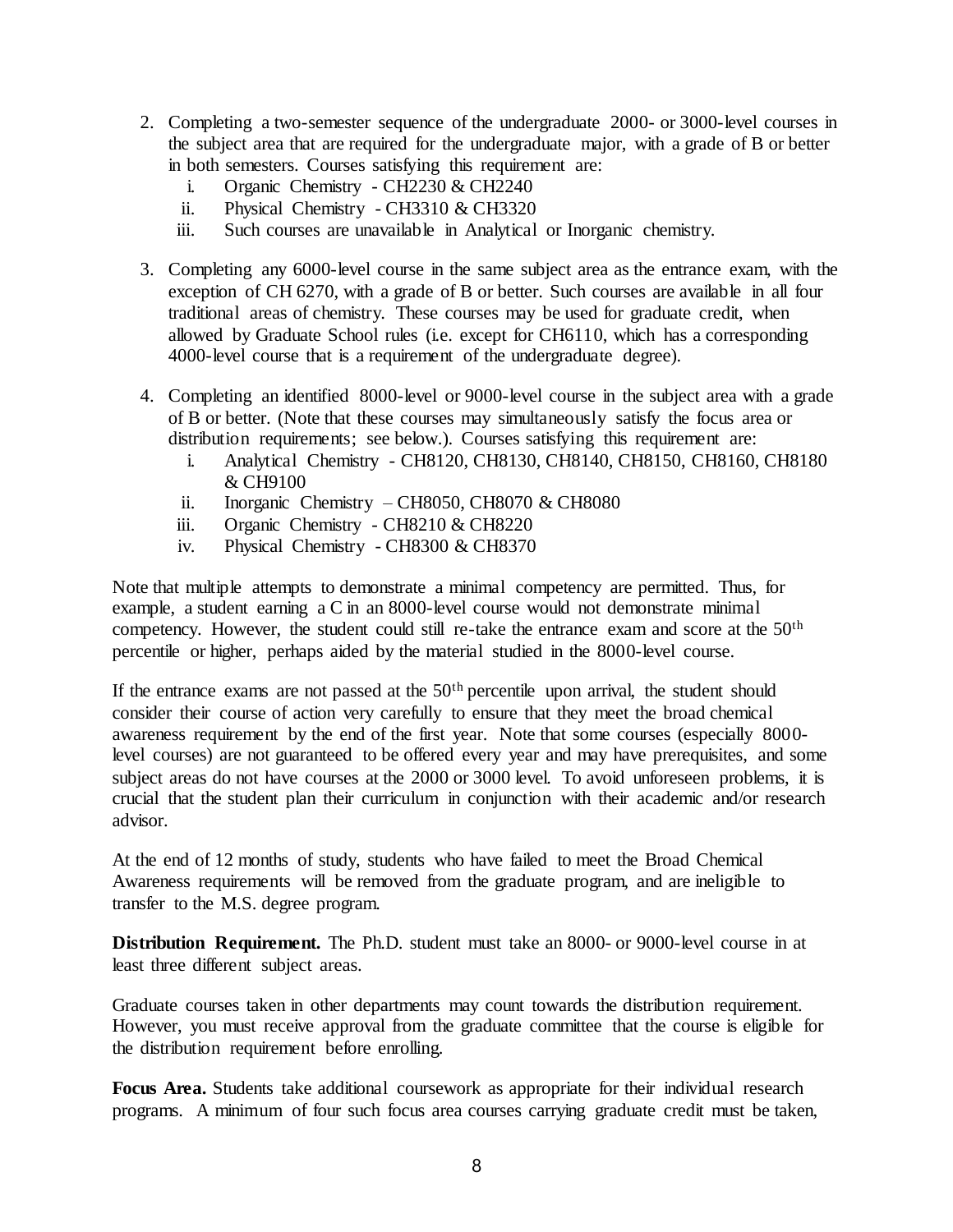only one of which may also be counted for the distribution requirement. (Note that CH 6110 does not carry graduate credit, as its 4000-level counterpart is required for the undergraduate major.) These courses can be in any area, and should be chosen by the student and his or her research advisor based on the student's research program.

**Transfer credit.** Students in the Ph.D. program can use graduate courses taken elsewhere to fulfill curriculum requirements for the Ph.D. degree. In particular, coursework taken elsewhere can be used, with the approval of the graduate committee, to satisfy the 18-credit requirement for the first year; the broad chemical awareness requirement, the distribution requirement, and the focus area requirement. These courses must be approved by the chemistry graduate program, using the Petition for Course Substitution Form (see §7). This approval suffices to allow the external courses to be used to satisfy the curriculum requirements. If the transferred courses are to be listed on the student's GS2 form (which is not typically necessary), an official transcript must be sent to the Office of Enrolled Student Services, 104D Sikes Hall.

### **4.3 Non-Chemistry Courses**

Most classes taken to satisfy the coursework requirements for a graduate chemistry degree will be those offered by the chemistry department. Credit received for graduate-level courses taught by other departments may also be counted toward a chemistry graduate degree, provided those classes involve subject matter that is directly relevant to the student's degree program. The student should consult with and receive approval from his or her major research advisor before taking such classes with the intention of having them count toward a graduate chemistry degree.

Students may also take other Clemson courses for credit during their graduate program, though normally such classes will not be counted toward the graduate degree. A student supported on either a research or a teaching assistantship MUST obtain approval from his or her research advisor prior to taking any such class while working toward a graduate chemistry degree.

### **4.4 Grade Requirements**

MS students receiving grades of C or below in 9 or more credits worth of graduate coursework at Clemson University (for example, grades of C in three 3-credit lecture courses) will be ineligible to continue in the MS program. This includes any coursework taken in the PhD program prior to transferring into the MS program.

PhD students receiving grades of C or below in 6 or more credits worth of graduate coursework at Clemson University (for example, grades of C in two 3-credit lecture courses) will be ineligible to continue in the PhD program. This includes any coursework taken in the MS program prior to transferring into the PhD program. Such students will be permitted to transfer to the MS program, if they meet the academic requirements of that degree program.

Students who fail to maintain a 3.0 grade point average in graduate coursework will be placed on academic probation by the Graduate School, and will be ineligible for graduation until their GPA is above 3.0. When on academic probation, students will have nine additional semester hours of graduate credit in which to remediate their GPA, or they will be subject to dismissal from the university.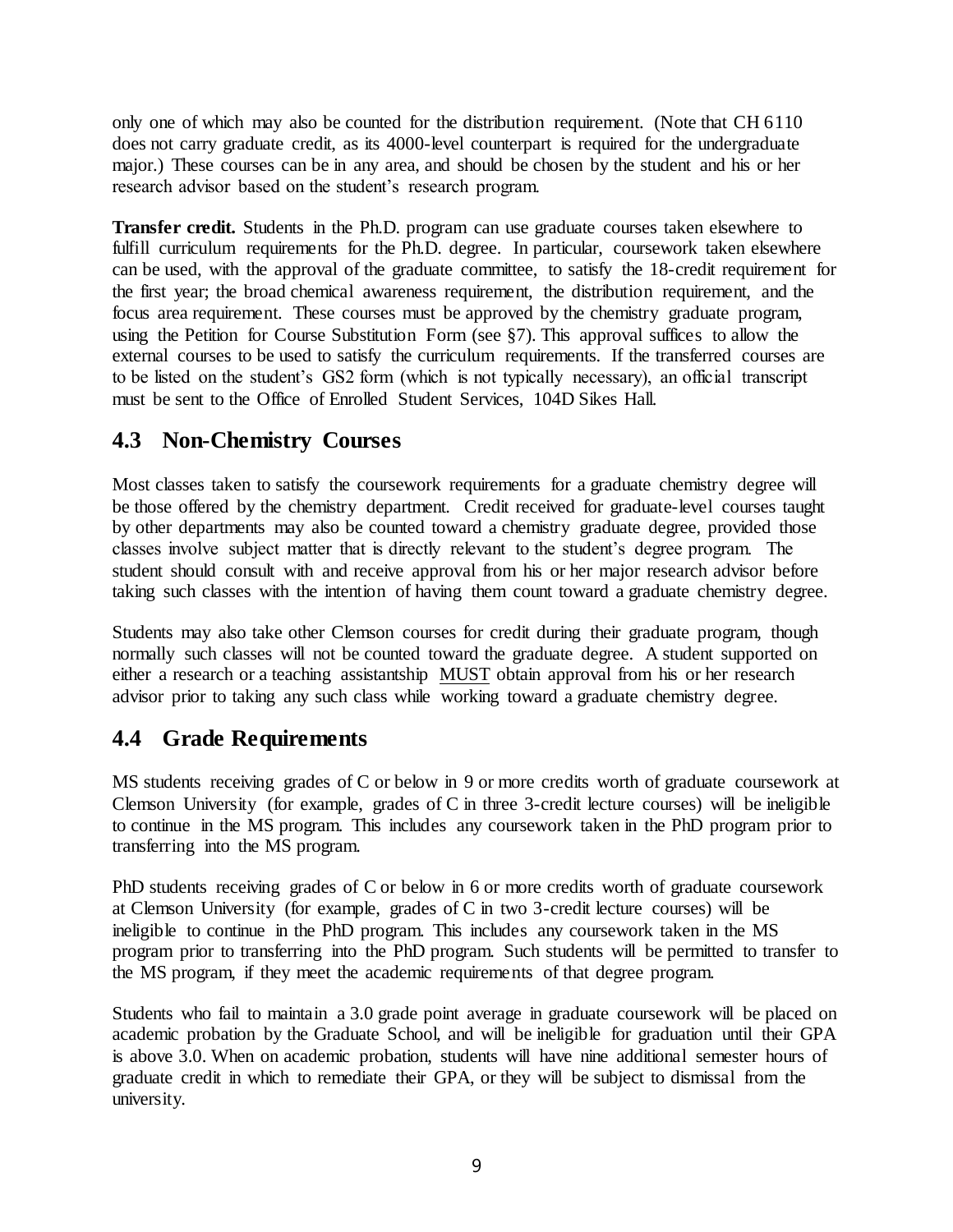Students on academic probation will be considered not to be making adequate progress towards their degree, and will be required to meet with the department chair, graduate program advisor, and research advisor to discuss their plans for meeting program requirements.

### **4.5 Research Requirement**

Ordinarily, both M.S. and Ph.D. students will spend a significant portion of their time doing chemistry research. The graduate school requires a minimum of 18 hours of research (CH9910) for a Ph.D. degree and 6 hours of research (CH8910) for a M.S. degree. Typically students will take significantly more research hours than these minimum amounts, as the degree requirements are based on finishing a comprehensive research project and thesis or dissertation, rather than a fixed number of credits. The research topics are chosen in conjunction with the research advisor.

### **4.6 The GS-2 Form**

The coursework plan for both the M.S. and Ph.D. degrees is specified on a Graduate School form called the GS-2 form. Students should complete a GS-2 form as soon as they have formulated the coursework plan that they intend to pursue for the graduate degree. Normally, the coursework plan is formulated in consultation with the major research advisor. All students must file a GS-2 form by the end of the third semester of study, indicating all graduate courses to be taken to satisfy the degree requirements. The Graduate School has the right to block registration by students that have not filed a GS-2 form on time. If changes are made to the plan of study after the GS-2 form is filed, a modified GS-2 form should be submitted to the Graduate School.

At the time of filing of the GS-2 form, the student will also select members of his/her degree advisory committee. Normally, in the case of an M.S. student the committee will consist of the research advisor and two other members of the faculty. For a Ph.D. student, the committee will normally consist of the research advisor, one faculty member in the student's major area, one in each of the minor areas (if any), and one or two additional faculty members as needed to complete the committee of four.

Students who have not selected a committee by the end of their third semester of study will be considered not to be making adequate progress towards their degree, and will be required to meet with the department chair, graduate program advisor, and research advisor to discuss their plans for meeting program requirements.

Committee members not employed by the University may serve if they have been appointed to an adjunct faculty status. Please see the Graduate Student Coordinator for details regarding the appointment process.

Whenever a change occurs in the composition of the student's advisory committee, a new GS-2 form must be filed (examples: upon the advisor's recommendation, a student needs to add or replace a committee member; a committee member leaves Clemson University, etc.) The final version of the GS-2 form must be received by the Graduate School several months before graduation; specific deadlines are announced in the "Graduate Announcements" and at [http://www.grad.clemson.edu/deadlines.php.](http://www.grad.clemson.edu/deadlines.php)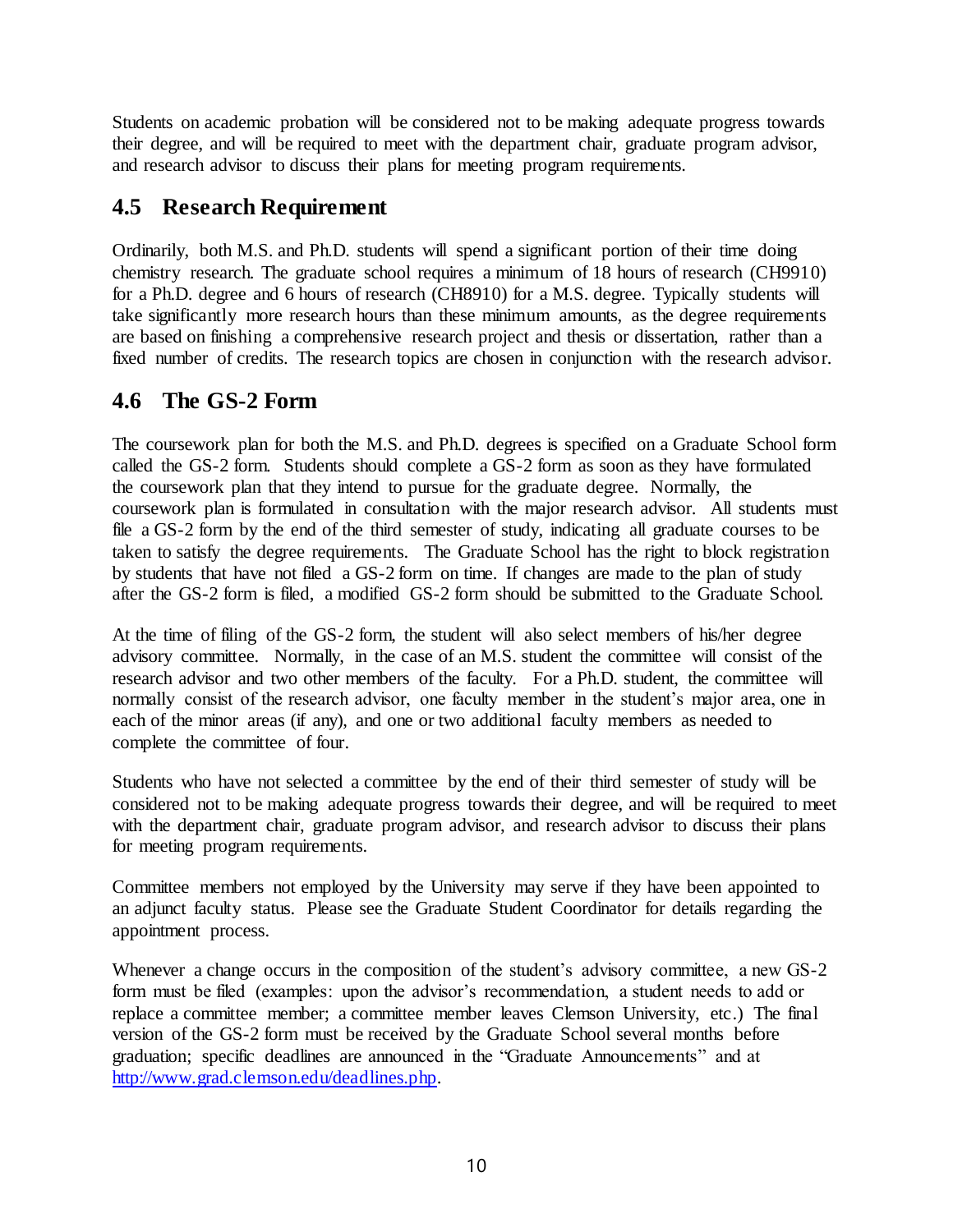### **4.7 Student and Department Seminars**

All chemistry graduate students are expected to attend the weekly departmental seminars and student seminars. Under normal circumstances students will register for one credit each of the student seminar (CH 8510) and departmental seminar (CH 8520) courses each semester. Attendance in both seminar courses is required; attendance will be taken, and grading reflects attendance and participation. In situations where lab teaching responsibilities conflict with seminar attendance, attendance at seminars is waived. Students should not be assigned to labs that conflict with seminar courses more than once.

Graduate students are also required to give a number of departmental student seminar presentations; these are commonly given within the context of the graduate student seminar course (CH 8510). Two credits are awarded in CH 8510 rather than one, in semesters in which a seminar is presented as part of the course.

Graduate students must present one seminar before the end of their 4th academic semester, and another before the end of every third semester afterwards. One of these talks must be a literature talk. The final thesis or dissertation defense may (optionally) count as one of these seminars, if presented as a public (open) defense. The research proposal given in association with the PhD oral examination **may not** count as a public seminar.

Thus, typically, students will give a literature presentation in their 4<sup>th</sup> semester. Students (mainly MS) who graduate in 3.5 years or fewer will give this literature seminar and their final defense. Students who graduate in 5 years or fewer will give an additional seminar, typically a research update, in their 7th semester as well as their final defense. Students who graduate in 6.5 years or fewer will give an additional research update in their 10<sup>th</sup> semester.

Abstracts for all seminar presentations should be distributed to the entire department at least one week in advance of the seminar, regardless of whether the seminar occurs as part of the graduate student seminar course or a defense. The division, date, time and location for the seminar must be included in the abstract.

### **4.8 The Qualifying and Comprehensive Examinations**

Two major steps on the way to earning a Ph.D. degree are the qualifying and comprehensive examinations. Passing the qualifying exam qualifies you to attempt the comprehensive exam. Passing of the comprehensive examination enables the student to be admitted to Ph.D. candidacy. In general, successful completion of these exams marks a transition from the more formal phase of the degree program involving coursework and the beginnings of a research project to the more informal but in many ways more important phase involving intensive pursuit of an independent research project.

The qualifying examination consists of a series of written exams – the cumulative examinations. The comprehensive examination takes the form of an oral examination and defense of a written proposal.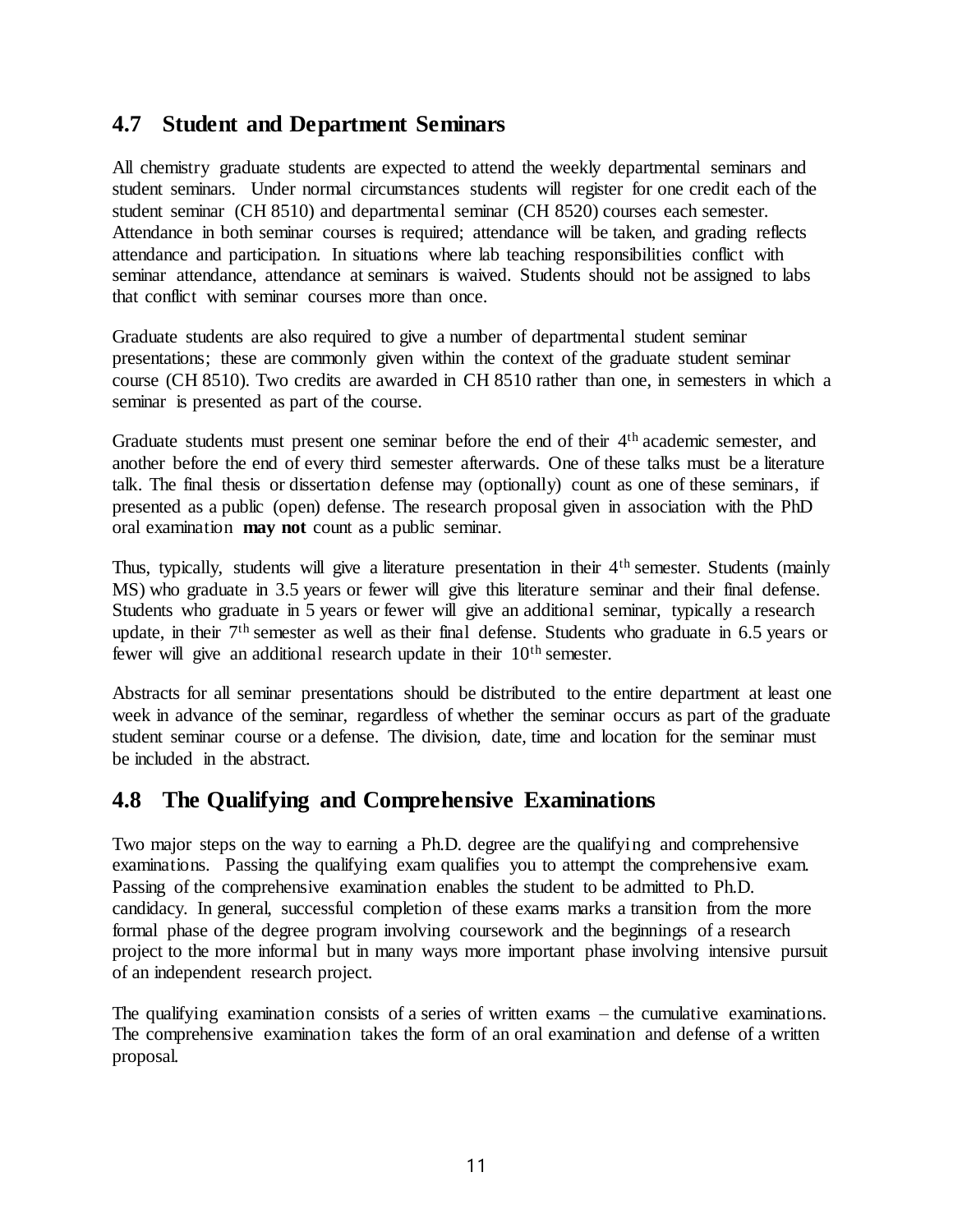#### **4.8.1 Cumulative Examinations (Cumes)**

Cumulative examinations are given eight times per academic year (approximately one per month) in each of the traditional areas of chemistry: analytical chemistry, inorganic chemistry, organic chemistry, and physical chemistry. The exams are three hours in duration, and all four topical exams are offered concurrently. Students may take any of the topical examinations that they wish, but may only take one exam during a given examination session.

Each exam is graded out of three points. A total of ten points is required in order to pass the cumulative exams. The distribution of points across the four topical areas must meet the requirements specified by the research advisor. This distribution is specified at the time that the student joins the research group on the form titled "Cumulative Examination Point Distribution"; see the Appendix.

Students may begin taking cumulative exams as early as the first semester of graduate study. The cumulative exams must be completed by the end of the sixth semester of full-time graduate study. If the requisite ten points are not obtained by the end of the sixth semester, the student will be deemed to have failed the cumulative examinations, and will have failed to qualify for the Ph.D. degree. Individual research advisors may also require that students complete the cumulative examinations on a more accelerated schedule as a condition of remaining in that research group.

In the event that a student switches from an M.S. degree program to a Ph.D. degree program, any points earned on cumulative exams while a M.S. student may be used towards passing the cumulative exam requirement for the Ph.D. degree. In such an event the student will have two years from the time of starting the Ph.D. program to obtain the remaining points required to pass the cumulative exams. If a student fails to pass the qualifying exam, however, the points from cumulative examinations may not be carried over if the student is ever readmitted to the Ph.D. program.

The dates of the cumulative examinations are announced well in advance. Topics and reading assignments for the cumulative examinations may be announced in advance, depending on the emphasis area.

#### **Analytical**

The purpose of the analytical cumulative examinations is to test broad knowledge of fundamental principles of analytical chemistry and to serve as preparation for successful graduation with the PhD degree. The examination is based on 95 questions which can be seen at the link:

#### <http://www.clemson.edu/science/departments/chemistry/documents/AnalyticalCumeQuestions.pdf>

These questions are provided in advance of cumulative exams to give students guidance for selfor team-studying and mastering the knowledge of analytical chemistry. It is not expected that students will approach faculty to check answers, or to have faculty provide answers. Each exam will have 5 questions randomly selected from the list. Because of the random nature of selecting questions for each exam, some questions may appear again on subsequent exams. The answer to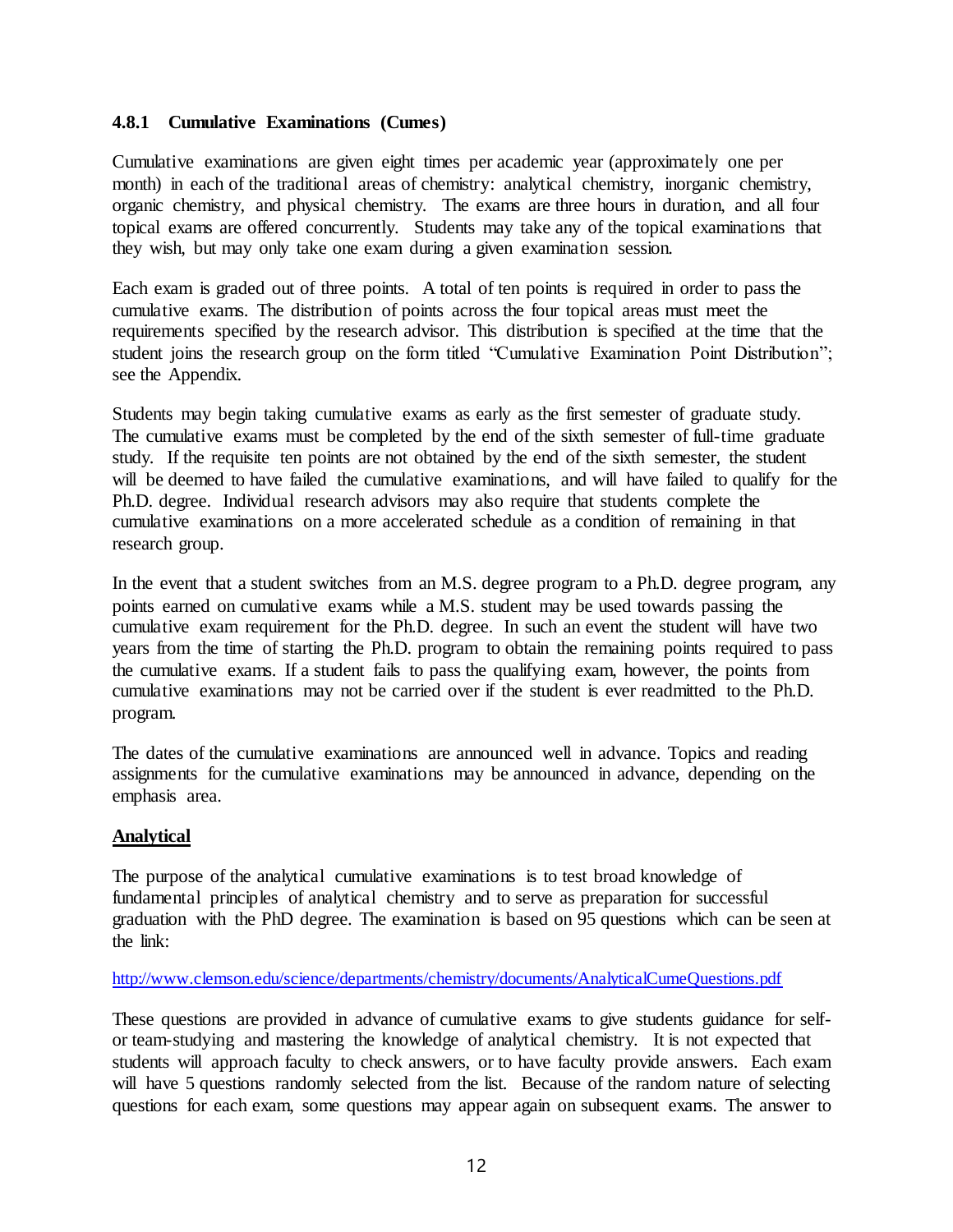each question will be graded on a 20% scale and the total percent will be calculated by adding the individual percentages. Points will be awarded according to the following scheme: *less than 50%* - *0 points*; *50% to 59%* -*1 point*; *60% to 74% - 2 points*; *75% and more – 3 points*. These points will count towards the total of ten (10) points required to pass the Cumulative Examination.

#### **Inorganic**

The purpose of the inorganic cumulative examinations is to provide a mechanism for having graduate students develop a habit of reviewing the recent literature in the field of inorganic chemistry as well as the fundamental or basic knowledge underpinning those recent advances.

Topics for each inorganic cumulative examination will be announced by e-mail one week prior to the scheduled exam. The exam will consist of general knowledge and literature questions, and specific details of the grading format will be provided on each exam. After a student completes the written cumulative examination requirement, he/she must arrange to take the preliminary oral qualifying exam in the next full semester.

#### **Organic**

The purpose of the organic cumulative examinations is (1) to promote the acquisition, retention and ability to retrieve a working body of chemical knowledge; and (2) to demonstrate sufficient sophistication in chemical knowledge and reasoning for admission to PhD candidacy. The organic chemistry cumulative exams consist of three sections: literature, general, and review. No more than five points from any one of the three sections may be counted towards the ten points used in passing the cumulative exams.

Each examination shall contain two questions consisting of a General Question and a Literature Question or Topical Question wherein the latter two questions revolve between exams on an alternating basis. At the discretion of the faculty member writing the exam question, the Literature Question may be taken from a single paper, a thematic issue, or a collection of papers on a similar topic (e.g., synthetic methodology, materials science, photochemistry, etc.). A topical area will be assigned (e.g., cuprate chemistry, carbenes, olefination, DNA conjugates, photovotaics, etc.) outside of the examiners specific research area and textbooks or a series of review articles may be listed at the discretion of the examiner. Up to one and a half points may be awarded for each question on a scale where  $50-74\% = 0.5$  pts,  $75-89 = 1.0$  pts and  $\geq 90\% =$ 1.5 pts.

#### **Physical**

The purpose of the cumulative examinations is to provide a mechanism for the student to demonstrate the ability to acquire fundamental knowledge of physical chemistry — including thermodynamics, statistical mechanics and quantum mechanics — sufficient for progressing to an oral defense of their research proposal.

Exam topics and format are chosen at the discretion of the examiner and are announced two weeks prior to the cumulative exam. Specific details of the grading protocol will be spelled out at the beginning of each exam.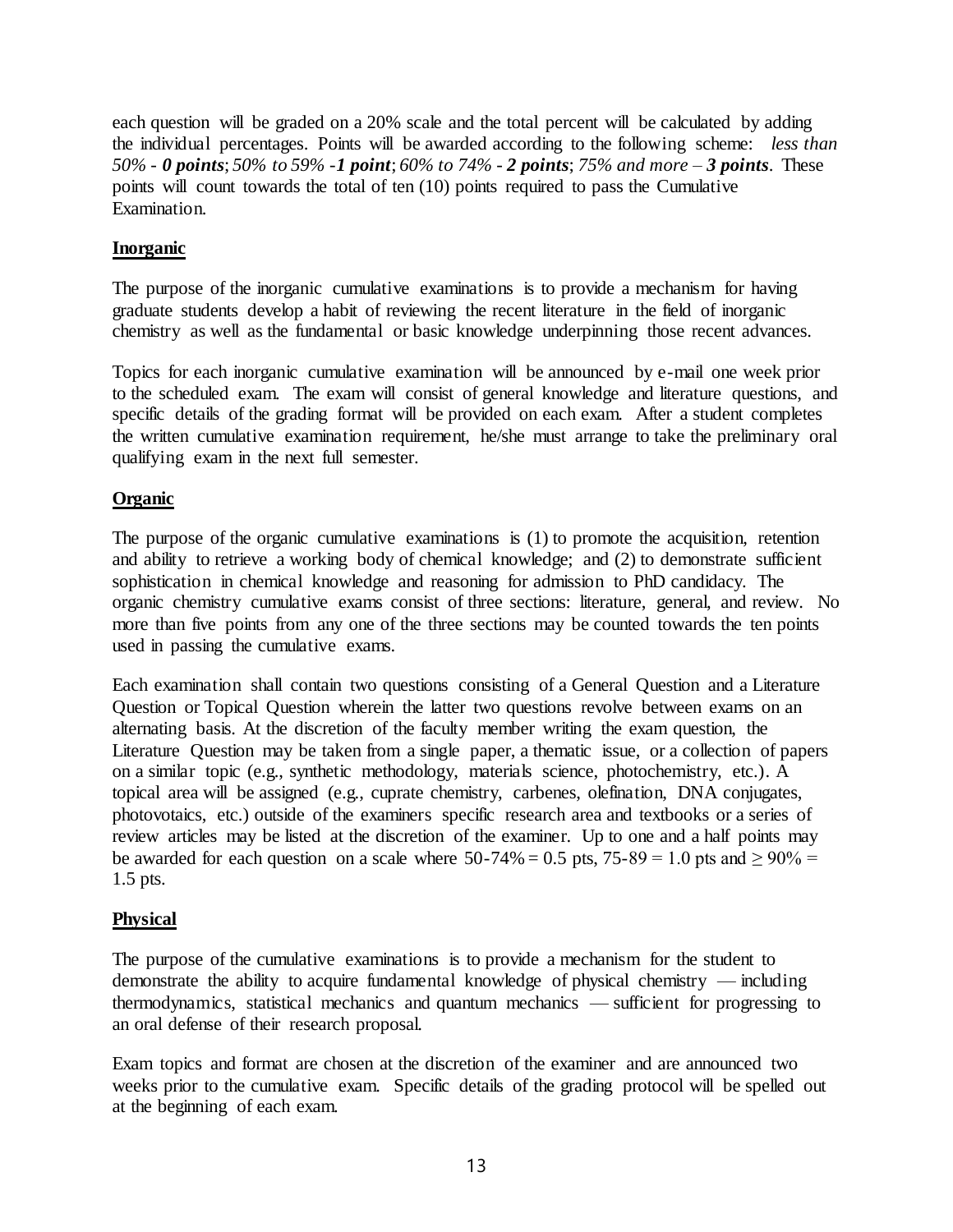#### **4.8.2 Oral Examination**

After passing the cumulative examinations, the student will take an oral examination. This oral examination should occur before the end of the first full semester immediately following the successful completion of the cumulative examinations. Requests for exemptions from this schedule are to be made in writing to the graduate program coordinator. In cases where the cumulative examinations are completed unusually early (e.g. in the first year), it is acceptable to delay the oral examination until some preliminary research results are available. In most cases, the oral examination should be attempted before the end of the third year, and in no event should the oral examination be delayed beyond 3.5 years into the PhD program.

Students who have not completed the oral examination by 3.5 years into their graduate studies will be considered not to be making adequate progress towards their degree, and will be required to meet with the department chair, graduate program advisor, and research advisor to discuss their plans for meeting program requirements.

Successful completion of the oral examination will admit the student to candidacy for the Ph.D. degree. In the event that the student fails the oral examination on the first attempt, the student will be allowed one opportunity to retake the oral examination. This second attempt must occur before the end of the first full semester following that in which the first oral examination was attempted.

As part of the oral examination, the student must prepare a brief written research proposal. The student should consult with the research advisor regarding the content of the written report, as this varies between different research groups and emphasis areas. The report may comprise a proposal for the research to be conducted for the Ph.D., in which case it will summarize the basic elements of the student's research project, report on the progress to date, and present a research plan for the remainder of the dissertation research. Alternatively, the report may consist of an original research proposal, on a topic unrelated to the student's dissertation research. The oral examination itself will consist of an oral presentation by the student summarizing the written report, followed by a question and answer session. The emphasis will be on the fundamental science underlying the topics in the report, knowledge within the student's major field of study, and the student's capability to pursue independent research at the PhD level. The examining committee will consist of the student's Ph.D. dissertation committee.

Upon successful completion of the comprehensive (oral) examination, the student should file a completed GS-5 form, to be signed by all the committee members, with the Graduate School. Upon passage of the comprehensive exam and filing of the GS-5 form, the student is admitted to candidacy for the Ph.D. degree.

### **4.9 Scientific Communication Requirements**

Communication and dissemination of research results is a critical part of professional scientific research, and also a crucial part of your graduate training. Consequently, we require that all PhD students have at least one research publication and one research presentation by the time of graduation, as described below.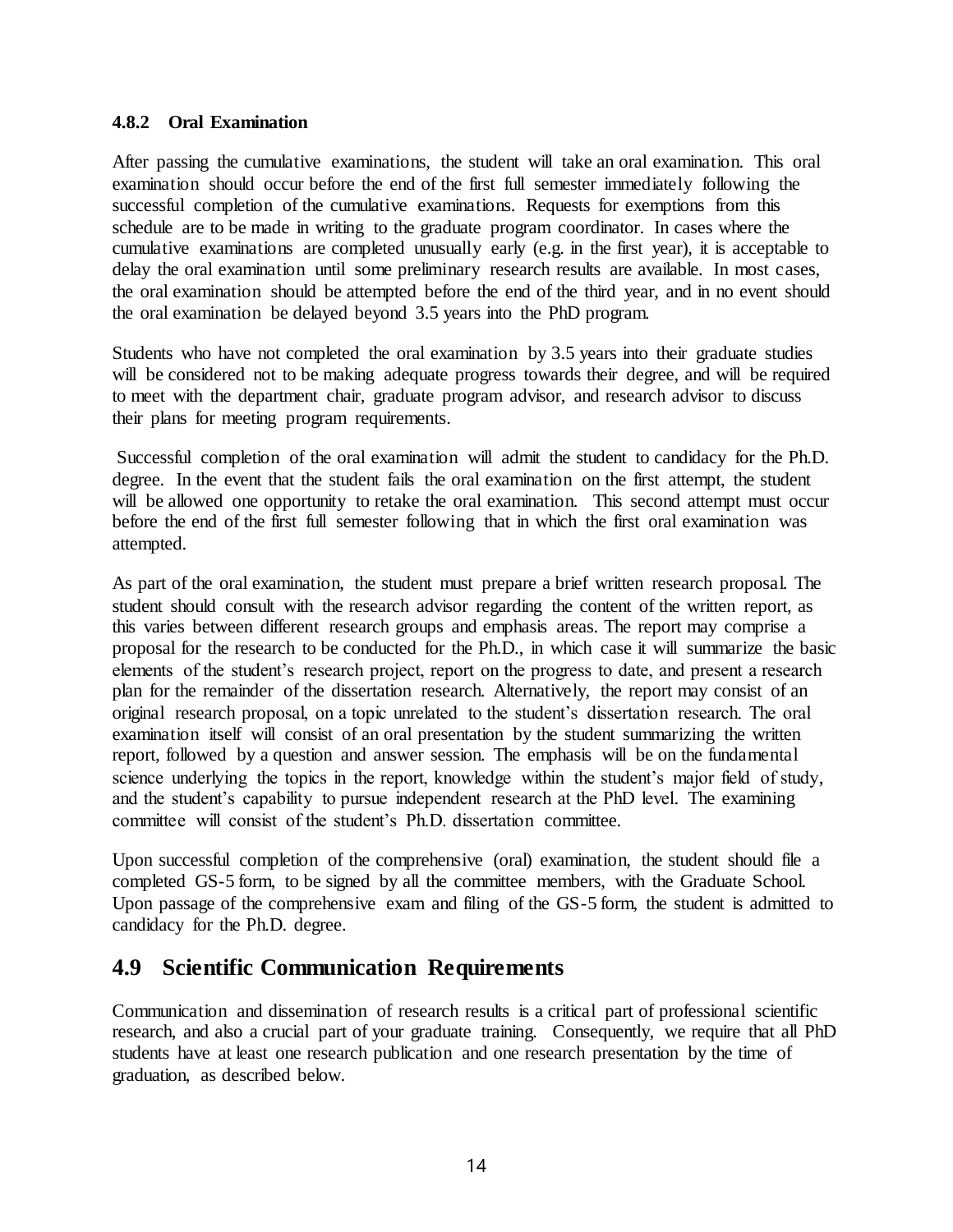#### **4.9.1 Publication requirement**

All PhD students must have at least one peer-reviewed original research publication before graduation. The student must be the primary contributor to the research described in the publication. This is normally indicated by first- or second-author status on the publication. In cases where the student is the primary contributor but is not first or second author, a statement describing the contributions of the student to the research should be provided. Both published articles and those accepted for publication are acceptable. Manuscripts merely submitted or in preparation are not acceptable. If a manuscript has been reviewed but not accepted at the time of the defense, the student may provide the manuscript **and** reviews to the dissertation committee in order for them to judge whether the work is likely to be published.

More than one publication is certainly permissible, and encouraged! Most students publish several papers before graduation. Every publication strengthens your research expertise, technical writing skills, and curriculum vitae, and will help you find a job and succeed as a research scientist.

Students should plan on submitting manuscripts for publication well before their planned graduation date; the review, revision and publication process can be slow at many journals, sometimes requiring six months or more.

#### **4.9.2 Presentation requirement**

All PhD students must present at least one extramural research presentation, in either oral or poster format, before graduation. Common venues where graduate students deliver research presentations include SERMACS, national ACS, APS, MRS meetings and PittCon, although the specific venue is not important. The presentation can be contributed or invited, oral or poster. The student must be the presenting author, and the presentation should be delivered at an extramural scientific meeting (conference, workshop, etc.) attended by a scientific community relevant to the student's research, and should provide an opportunity for discussion. In cases where it is not certain whether a particular venue would qualify, the student should consult with his or her advisory committee, which is responsible for certifying that the presentation requirement has been satisfied.

More than one research presentation is certainly permissible, and encouraged. Most students make a number of research presentations before graduation. Every presentation provides additional public speaking experience and exposure for the research results, both of which are valuable in post-graduation research endeavors and job-seeking.

In the majority of cases, the travel costs to attend and present research results at extramural conferences are funded from research grants. In some cases, students make use of student travel grants or awards provided by external sources, or by the Chemistry Graduate Student Organization. Many students also defray a portion of the travel expenses themselves. However, to avoid situations where a student is prevented from graduating for purely financial reasons, students for whom the presentation requirement presents a financial hardship can apply to the department for assistance in defraying travel costs when giving a presentation in order to meet this requirement.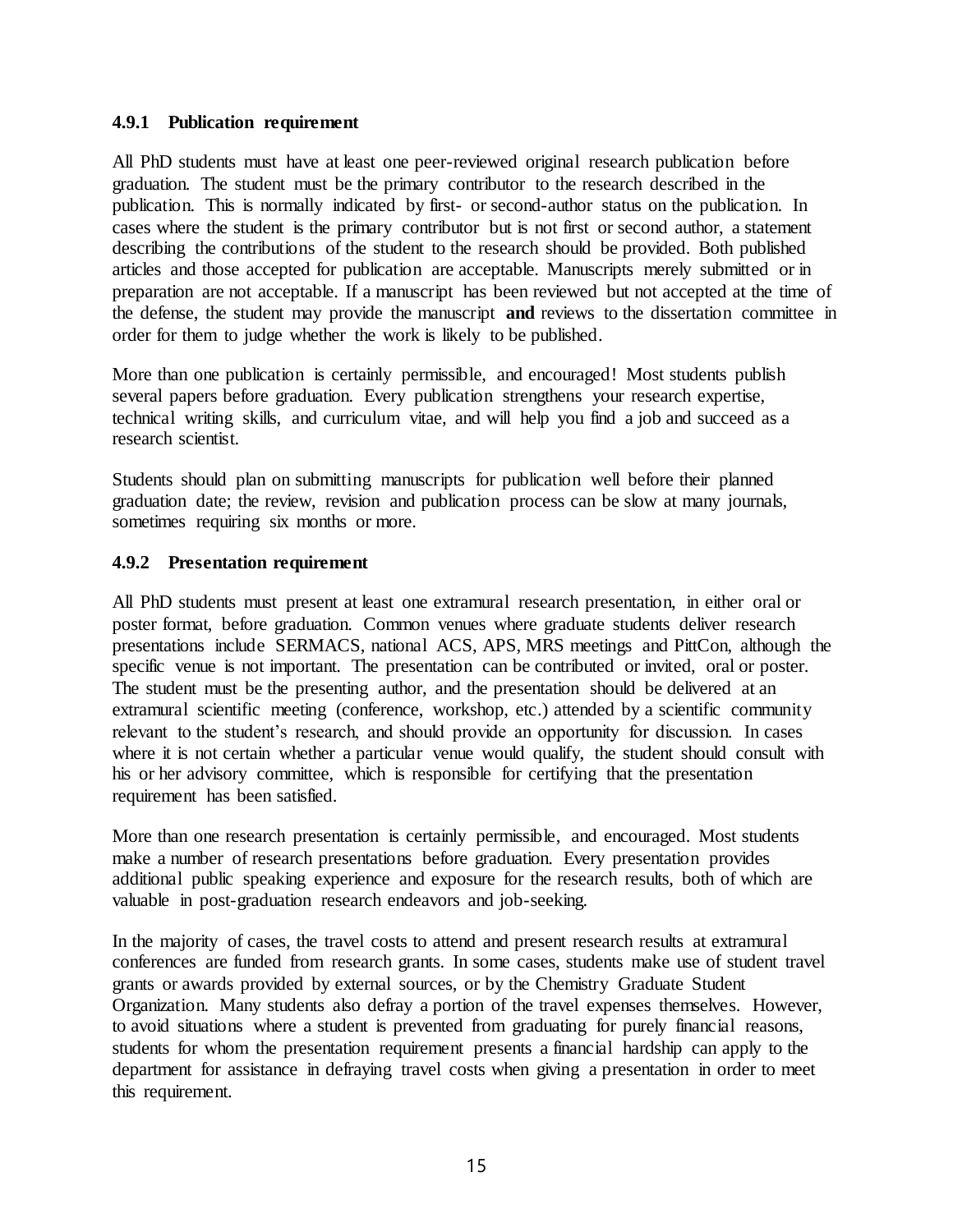Students should take care to plan and schedule their research presentations well in advance of their anticipated graduation date; many conferences have deadlines of as much as six months before the conference date.

### **4.10 Progress Meetings**

All MS students must hold a research progress meeting with their advisory committee in their 7<sup>th</sup> semester of study (not including summers) and in every semester thereafter. All PhD students must hold a research progress meeting with their advisory committee in their 11th semester of study (not including summers) and in every semester thereafter. A final thesis or dissertation defense can serve as the progress meeting. I.e., it is not necessary to have a progress meeting and a final defense during the same semester.

The purpose of these research progress meetings is to assess the student's progress towards graduation and determine whether reasonable progress towards the degree is being made. These meetings are mandatory for students in or beyond the 7<sup>th</sup> (MS) or 11<sup>th</sup> (PhD) semester of study so that possible problems are identified early for any students who are graduating in more than the average amount of time. But progress meetings may optionally be held earlier for any student. Some research advisors convene progress meetings at earlier dates for the purpose of keeping the advisory committee informed of the status of the research and soliciting their input. This is a positive interaction, and is encouraged. Thus, these progress meetings should not be viewed as punitive.

At the progress meetings, the student should present research results and a projected timeline for any future work that remains. This can be done in a variety of formats, including an oral presentation, brief written report, distribution of publications, or open discussion. The specific format of the meeting is to be determined by the research advisor and advisory committee, based on what they feel is required assess the student's research progress.

These progress meetings are not examinations; the advisory committee is not asked to make a judgement on whether the student has passed or failed. Instead, these meetings provide an opportunity for the committee to provide feedback to the student on the rate of their research progress, and the reasonability of their plans for future progress. In cases where it is clear that the student is not making adequate progress towards the degree, however, it is reasonable for the advisory committee to inform the graduate program of this assessment.

The student should schedule and prepare for the progress meeting in each semester in which it is required. The graduate program office may send reminders to students as a courtesy, but it is the student's responsibility to meet this degree requirement. In a semester in which a progress meeting is required or desired, the student should discuss the format of the meeting with the research advisor and potentially the other committee members; prepare the materials needed for the meeting, if any; and arrange a suitable date and venue for the meeting.

### **4.11 The M.S. Thesis, Ph.D. Dissertation, and Final Defense**

Both the M.S. and Ph.D. degrees in chemistry at Clemson are research-based. The central feature of the program of study is pursuit of an independent research project under the direction of a chemistry faculty member. For both degree programs, this project culminates in the preparation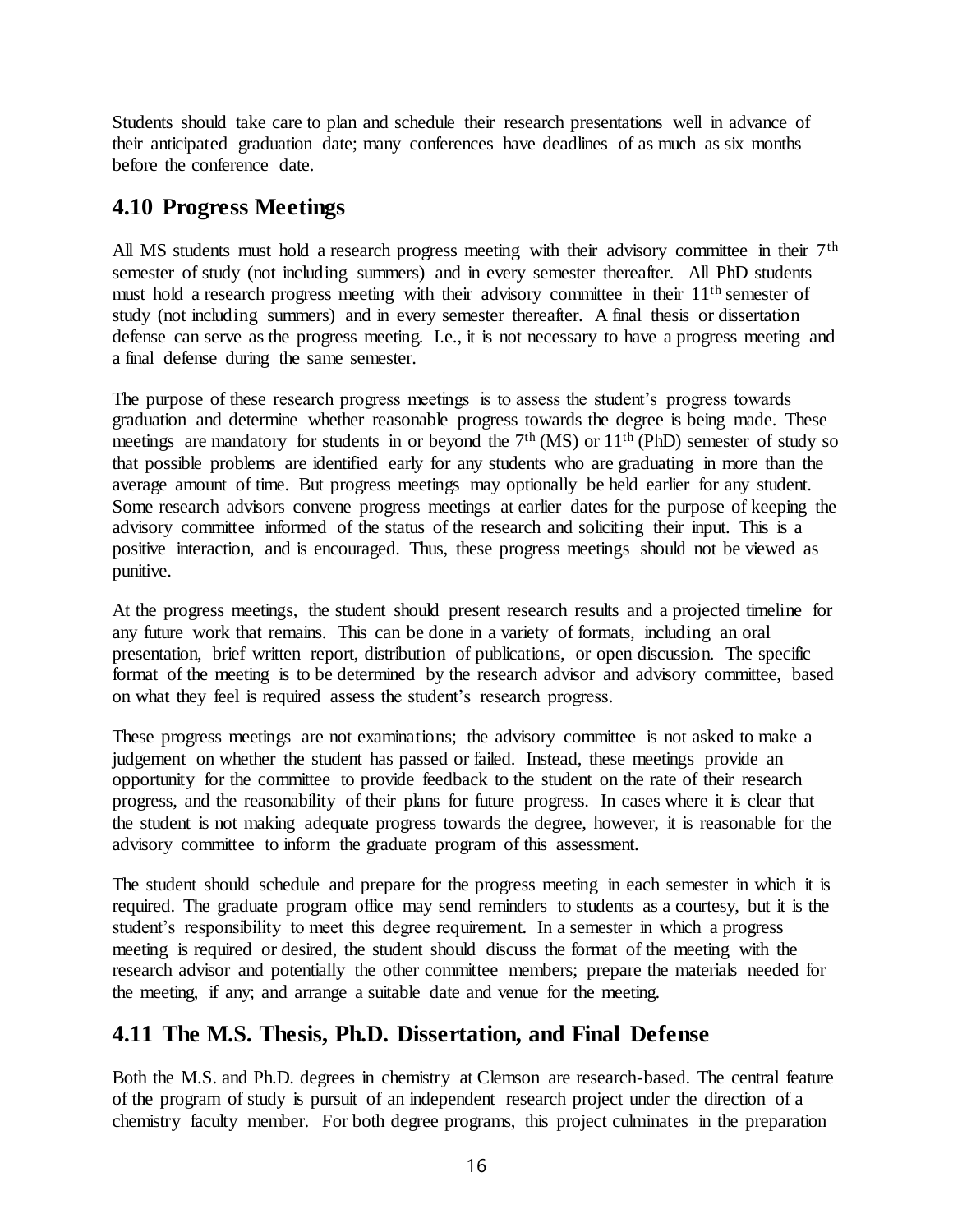and defense of a thesis (M.S.) or dissertation (Ph.D.) to be written by the student, which provides background material and summarizes the research project. Successful completion of the writing of this thesis or dissertation, and defense of the thesis or dissertation before the degree committee, is the capstone feature of both degree programs.

Some of the Graduate School's requirements for thesis or dissertation preparation and defense are given below:

- A final corrected and typed version of the thesis or dissertation must be given to each member serving on the degree committee at least three weeks before the oral defense.
- An oral defense of the final version of the thesis or dissertation must be presented to the members of the student's committee. This oral defense is open to members of the faculty, as well as members of the Graduate Committee and the Dean of the Graduate School. A majority affirmative vote of the committee members constitutes satisfactory fulfillment of this requirement.
- The Graduate School's guidelines for a thesis/dissertation, including an outline of the entire formatting and review process, are located at http://[www.grad.clemson.edu/manuscript.php.](http://www.grad.clemson.edu/manuscript.php) A formatting template for students using Microsoft Word is also available at<http://www.grad.clemson.edu/Manuscript/format.php>

The oral thesis or dissertation defense consists of a presentation of the research described in the thesis or dissertation, as well as discussion and questions by the advisory committee members regarding the research presented in the thesis or dissertation. The advisory committee's verdict on whether the student passes the defense is based on their knowledge of the research field, his or her ability to perform high-quality research in the field, and his or her defense of the research performed.

The advisory committee is also responsible for verifying the publication and presentation requirement (see §4.9). At the time of the thesis or dissertation defense, graduate students must submit the following items to their advisory committee:

- A list of publications, including full citation, publication status, and narrative description of the student's contribution to the publication where needed
- A list of extramural research presentations
- The results of a turnitin.com or other plagiarism screening tool applied to the thesis or dissertation

Regardless of the acceptability of the dissertation and oral portion of the defense, the advisory committee will not approve the passing of the defense (via form GS7M or GS7D) until these items have been supplied.

Students are strongly encouraged to provide the publication and presentation information to the committee in the form of a curriculum vitae (CV). This document is necessary in order to apply for most jobs after graduation, and thus should have been prepared by the time of the defense. It provides all the information needed by the committee to assess the candidate's publication and presentation history, and the committee will also be able to volunteer feedback on the format, content, and likely viability of the CV.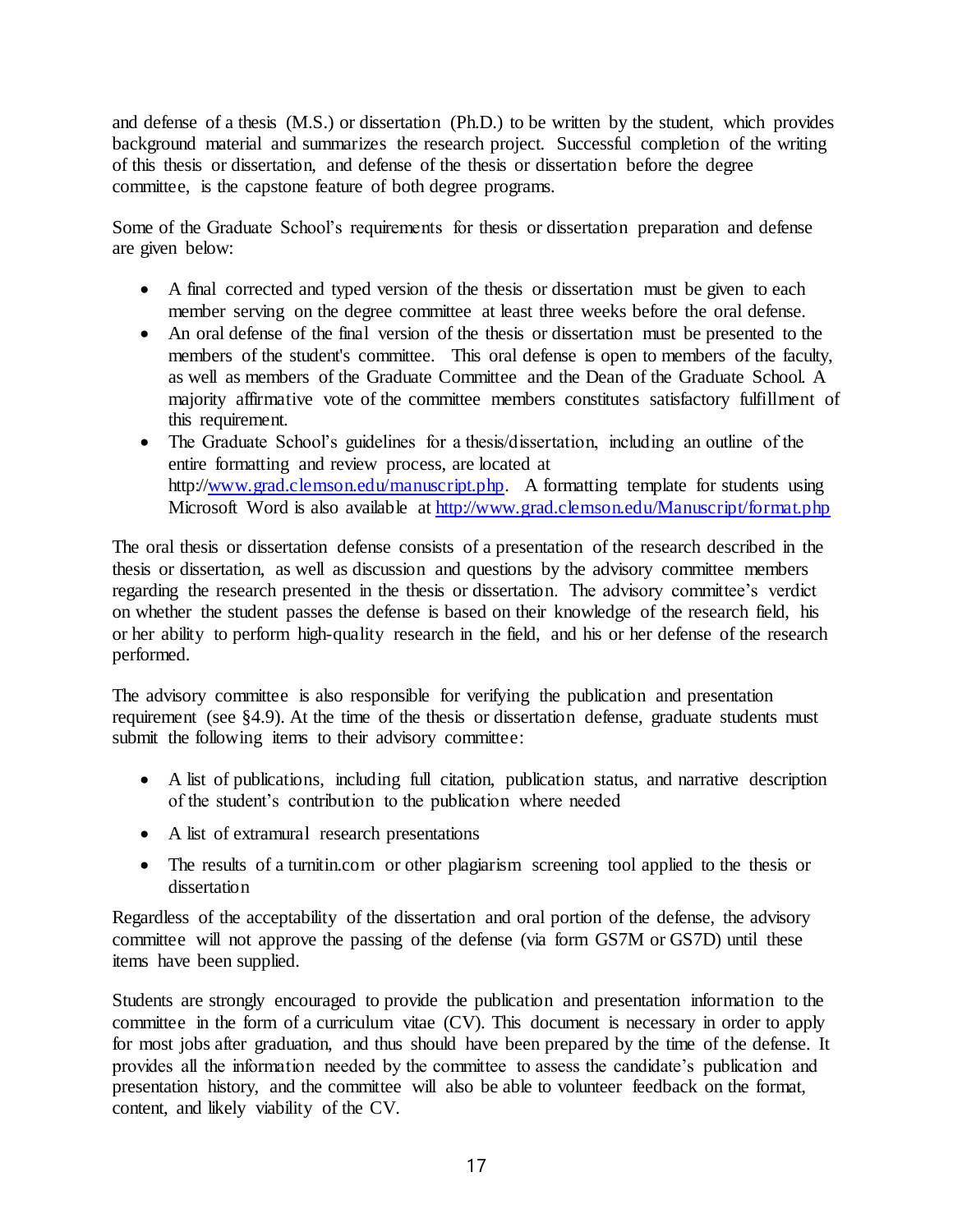The plagiarism screening is required in order to protect the student, advisor, committee, department, and university from the highly damaging consequences of plagiarism. The originality of the research is not the issue: this will be demonstrated by the student and assessed by the advisory committee in any successful defense. Instead, the screening tool is designed to aid in pointing out cases where other authors' words have been used without proper attribution. In cases where such plagiarism – whether intentional or unintentional – is not discovered until after the thesis or dissertation has been published, the legal and ethical consequences are far more severe.

The student is responsible for submitting the thesis or dissertation to turnitin.com or an equivalent plagiarism-screening tool. This can be done from the Blackboard course page for the CH 8910 or CH 9910 research course. Please see the graduate program coordinator if you need assistance using this tool.

In rare cases, such as when dissertations are embargoed to avoid public disclosure for intellectual property reasons, it may be preferable not to submit the document to turnitin.com or other external servers. In such instances, alternate arrangements must be made with the advisory committee to ensure that they have taken adequate precautions to detect intentional or unintentional instances of plagiarism.

### **4.12 Time Limits for Degree Programs**

For students working toward an M.S. degree, the degree requirements must be completed by the end of the sixth year following the first semester of study. For students working toward a Ph.D. degree, the final defense must be completed within five years following the completion of the qualifying exam, as indicated by the filing of a GS-5 form.

The total time required to complete a graduate degree depends on the student and the research project. But the average time to complete a PhD degree in the department is slightly less than six years for PhD students. Taking more than six years to complete a PhD is generally considered undesirable. Students who have been in the graduate program for more than 6.5 years without receiving a degree will be required to meet with the department chair, graduate program advisor, and research advisor to discuss their plans for completing the degree.

### **4.13 Computer / Foreign Language Literacy and Competency**

The chemistry department has no formal requirements for computer or foreign language literacy or competency. Competency in various software programs will be essential both in your teaching and research, and it is expected that students will acquire necessary skills to use these resources as needed. Workshops provided by the Clemson Computing and Information Technology (CCIT) and on occasion by the department are periodically made available to help students who need help to gain this competency.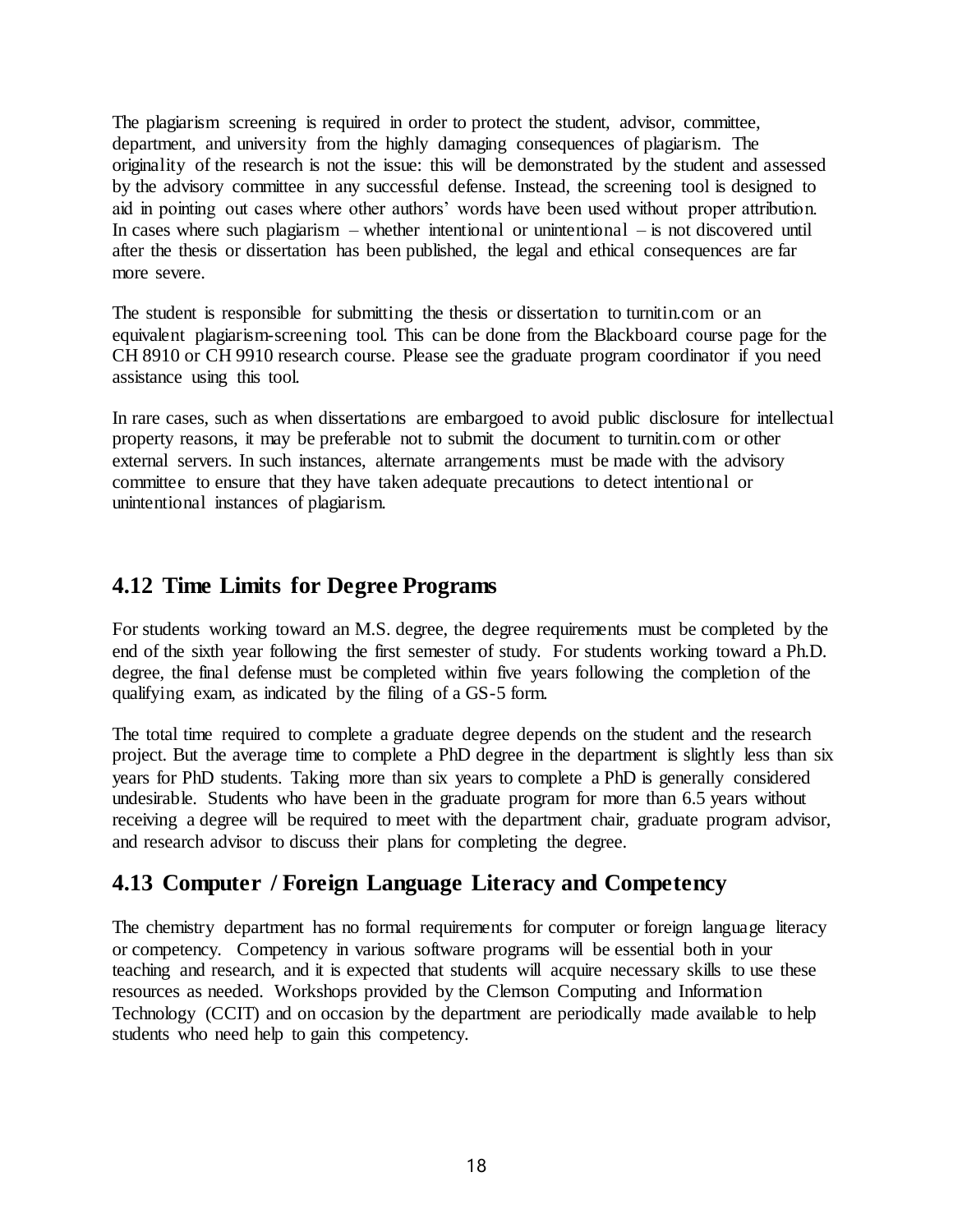### **4.14 Duplication of Degrees**

The holder of a master's degree in a given field, received at another institution, may not become a candidate for another master's degree in the same field at Clemson. If a doctoral student who is a holder of an M.S. degree in chemistry fails the Ph.D. qualifying examination, then that student must leave the University without a degree.

### **4.15 Checklist and Sample Programs of Study for M.S. and Ph.D.**

#### **Summary/Check list of Departmental and Graduate School Requirements**

#### **First Year**

- Take four placement exams
- Take CESP Exam-formerly known as the SPEAK test (international students only)
- Attend Faculty Research Presentations and select a research advisor by the end of the first semester
- Broad Chemical Awareness Requirement must be fulfilled
- PhD students must complete at least 18 hours of graduate credit (not including research or 6000-level classes for which the companion 4000-level course is required for the undergraduate major: CH 6020 and CH 6110)

#### **Second Year**

- Select a committee (complete and submit GS2 form) by the end of first semester of the student's second year of study
- Have and maintain a GPA of at least 3.00 by the end of the first semester of the second year of study. Students that fail to meet this requirement are dismissed from the PhD program.

### **Third Year**

- All required coursework must be completed by the end of a student's third year (Distribution Requirement and Focus Area Courses)
- Complete cumulative exam requirement by the end of the student's third year of study.
- Semester following the completion of the cume exams is when a student should give their oral exam, unless the student completes their cumulative exams in an unusually short period of time. In any event, the oral exam should be attempted by the end of 3.5 years in the program or sooner.

#### **Student and Department Seminars**

- Students must register for student and department seminar each semester (unless assigned to teach lab during seminar).
- Ph.D. students are required to give three public talks (seminars), usually consisting of a proposal, literature, and final seminar.
- MS students are only required to give one public talk, which can double as a thesis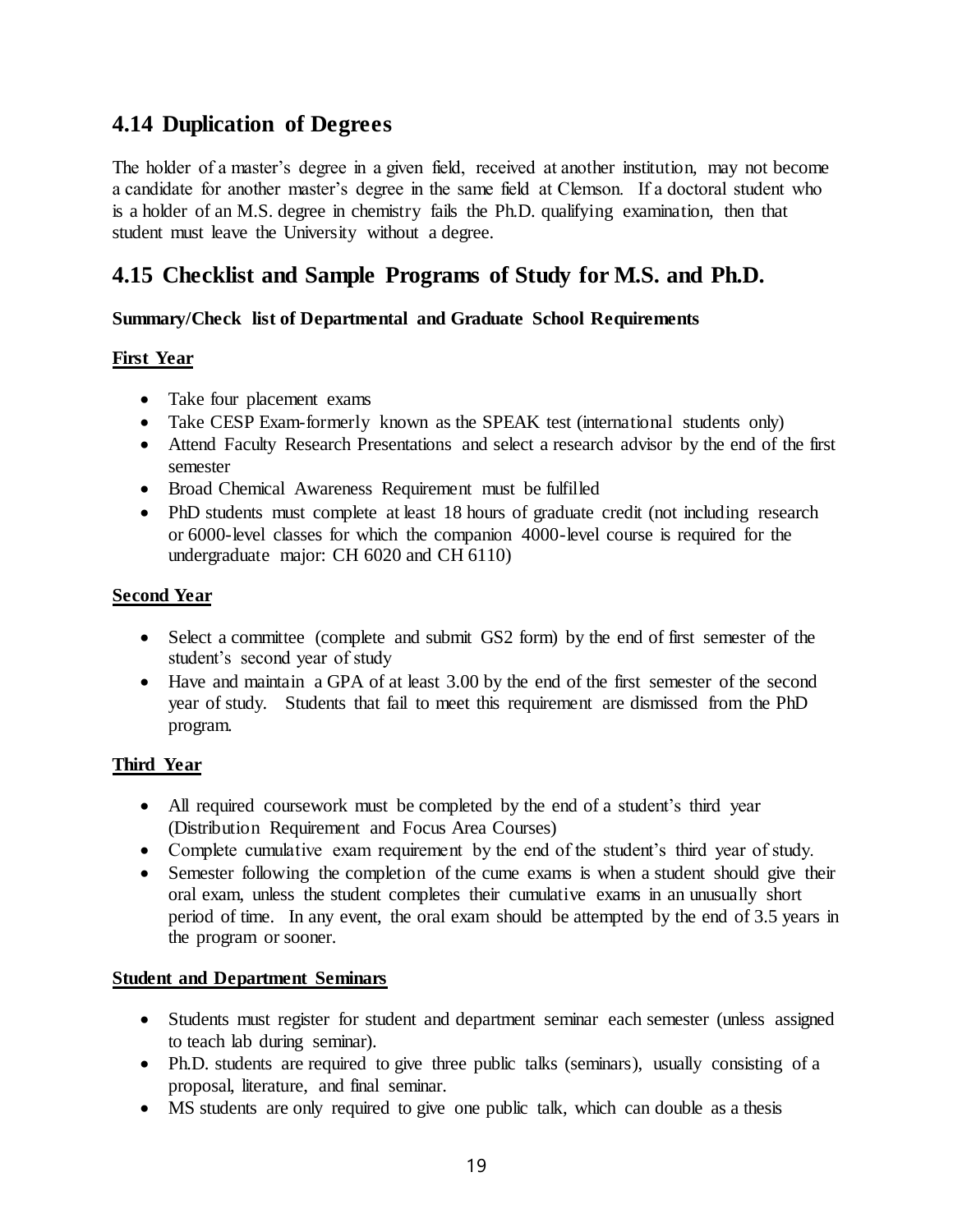#### defense.

#### **M.S. Requirements**

MS students must complete a minimum of 24 hours of graduate credit and six hours of MS research. A 6000-level class that has a 4000-level counterpart that is required for the undergraduate degree, i.e. CH6110 cannot be used towards the M.S. degree. At least one-half of the total graduate coursework credit hours required by the committee must be in courses numbered 8000 or above, and at least 12 credit hours must be in the major field of study, as required by the Graduate School. Up to three credits (but no more than three credits) of seminar classes (CH8510 and CH8520), may be counted toward the required total of 24 credit hours of coursework.

#### **Ph.D. Requirements**

PhD Students must complete a minimum of 60 hours of graduate credits, including at least 18 hours of doctoral research

Both MS and PhD students are required to present an oral defense of their thesis or dissertation to their committee members. The graduate school requires that there be at least six months time between a student's oral exam and dissertation defense.

#### **A sample M.S. program of study**

- Year 1. First semester: Take 3 graduate courses. Attend seminars. Attend faculty research presentations. Choose a research advisor. Second semester: Take 3 graduate courses. Attend seminars. Begin work on research project
- Year 2. Select advisory committee. File GS-2 form. Take 2 more graduate courses (or more as needed / desired). Attend seminars. Continue working on research project. Present seminar and write and defend thesis if research is completed. Second semester: present literature seminar.
- Year 3. Take more graduate courses as needed / desired. Attend seminars. Continue working on research project. Publish and present research results. Write and defend thesis.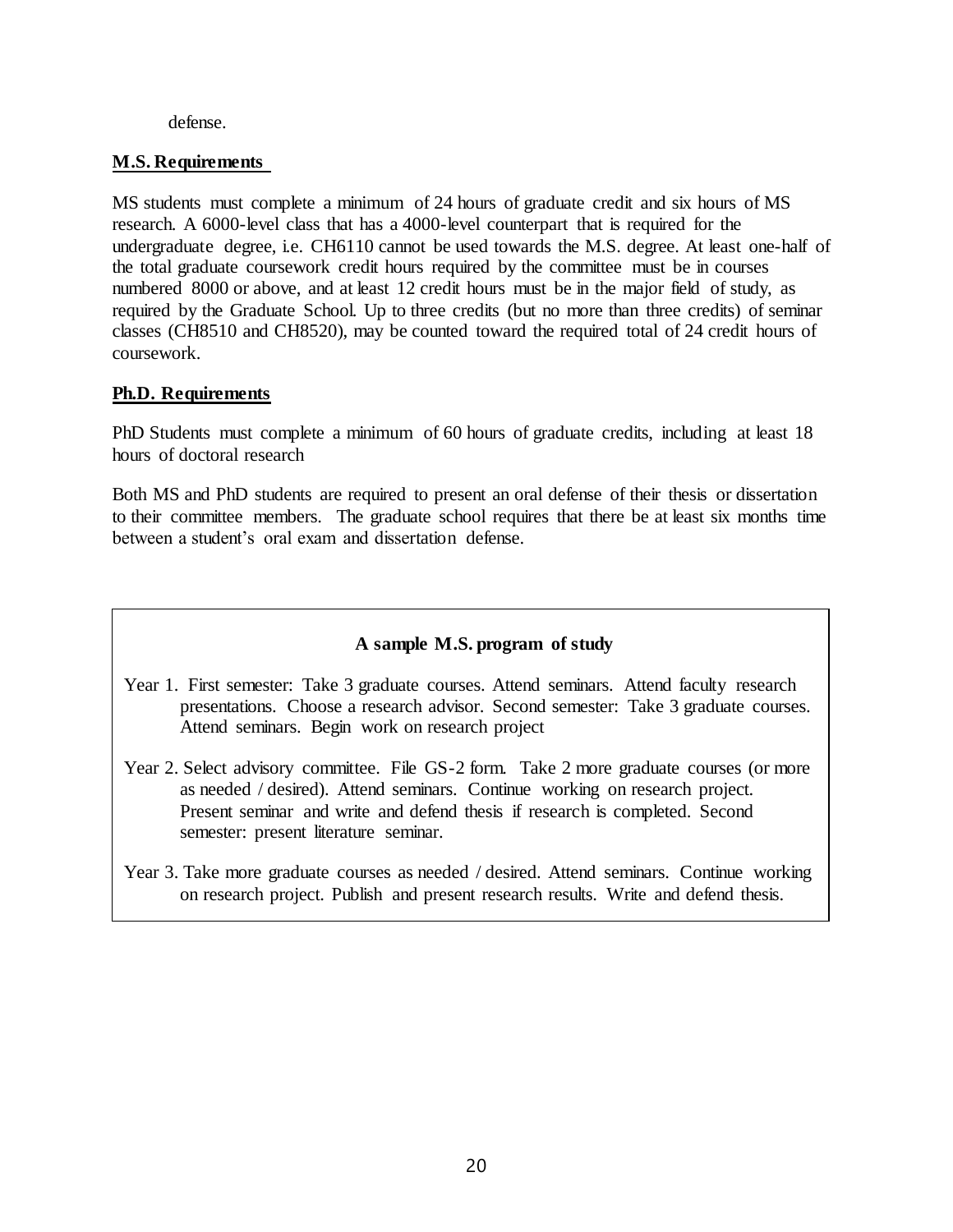#### **A sample Ph.D. program of study**

- Year 1. First semester: take 3 graduate courses. Attend seminars. Attend faculty research presentations. Interview faculty. Choose a research advisor. Begin taking cumulative exams. Second semester: take 3 graduate courses. Attend seminars. Begin work on research project. Continue taking cumulative exams.
- Year 2. Select advisory committee. File GS-2 form. Take 2 more graduate courses (or more as needed/desired). Attend seminars. Continue taking cumulative exams. Continue working on research project. Second semester: present literature seminar.
- Year 3. Complete cumulative exams. Write a research proposal / report in preparation for oral (comprehensive) exam. Complete oral (comprehensive) exam. File the GS-5 form. Take more graduate courses as needed / desired. Attend seminars. Continue working on research project. Publish and present research results.
- Year 4. Attend seminars. Continue working on research project. Publish and present research results. First semester: present research seminar.
- Year 5. Attend seminars. Continue working on research project. Publish and present research results. Write and defend thesis.

### **4.16 Overview of Some Relevant Forms from the Graduate School.**

GS Forms need to be filled out by all grad students as a way for the Graduate School and the Chemistry Department to keep a record of student progress. These forms are on-line (see URLs below). If you have questions, contact the Graduate Student Coordinator in 215A Hunter. Deadlines for turning in these forms to the Graduate School can be found in the "Graduate Announcements" and at [http://www.grad.clemson.edu/deadlines.php.](http://www.grad.clemson.edu/deadlines.php) After completing each of these forms turn it in to the Graduate Student Coordinator, who will submit them to the Graduate School.

**GS2 Plan of Study.** This form is used list the coursework that will be used to complete the individual student's degree. It must adhere to Graduate School as well as departmental policies. It is available online using iRoar [\(http://iroar.clemson.edu\).](http://iroar.clemson.edu/) Note that it is not necessary to have finished the coursework in order to complete this form; the form can (and should) be completed as soon as the student and advisor have agreed on the coursework that will be needed for the degree. It is not required to list every course (e.g. all semesters of seminar; all credits of PhD research) on this form — merely those that are required to meet all degree requirements.

**GS2 Committee Selection.** This form is used to specify the members of the student's MS or PhD advisory committee. It is available online using iRoar [\(http://iroar.clemson.edu\),](http://iroar.clemson.edu/) and should be completed by the end of the third semester of study.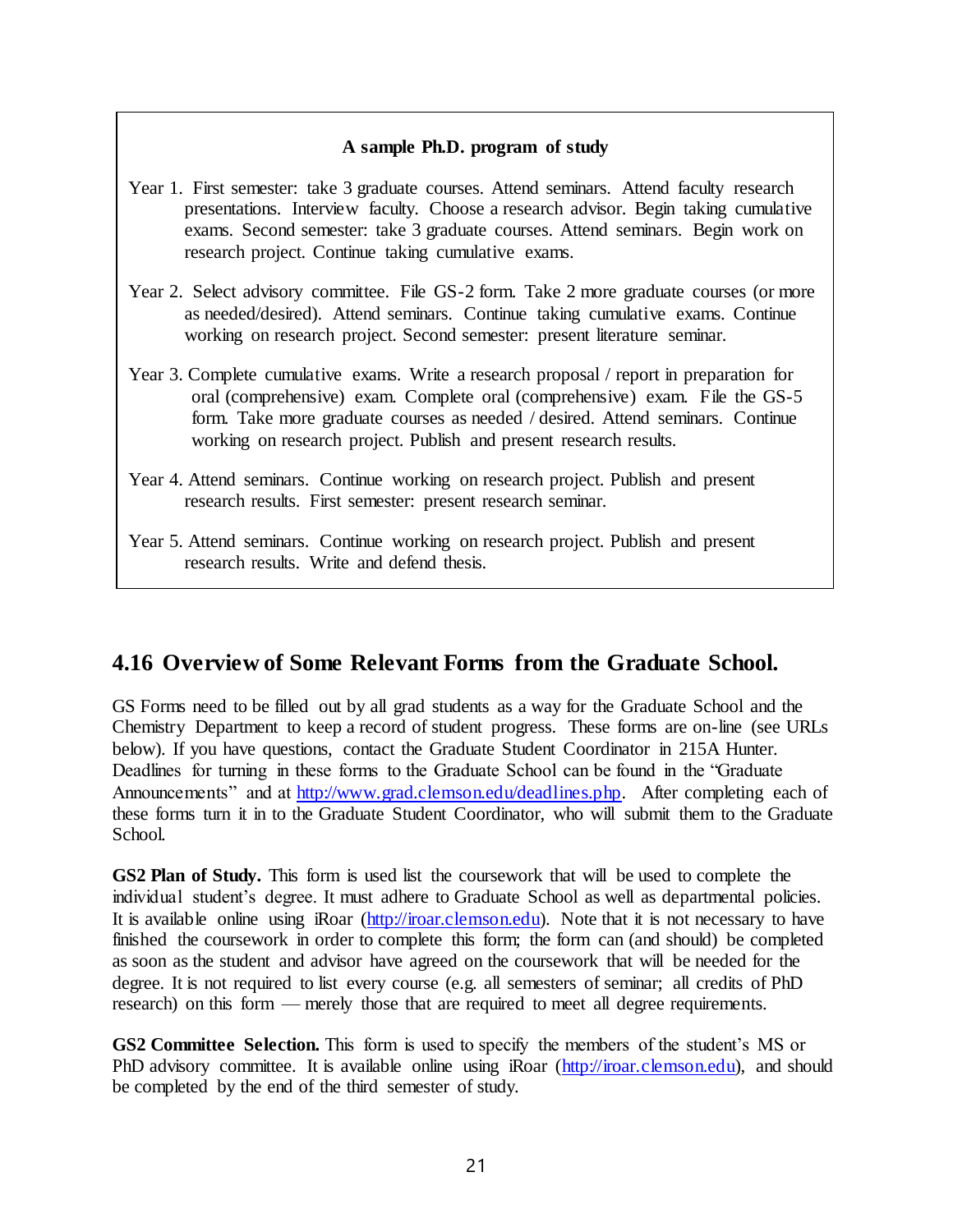**GS5-D Form (Results of the Doctoral Comprehensive Exam and Candidacy Form).** The GS5-D form should be filled out upon completion of the Ph.D. comprehensive (oral) exam. This is for Ph.D. students only. <http://www.grad.clemson.edu/forms/pdf/gs5.pdf>

**GS4 (Application for Graduation and Diploma Order).** You must submit a formal application for a diploma to the Graduate School. You must complete this form online in the first four weeks of the semester in which you intend to graduate. Visit

<http://www.grad.clemson.edu/forms/GeneralForms.php> and click on the GS4 link to access the application. Early submission is not accepted (e.g., do not complete the form in January if you do not plan to graduate until August or December, only if you plan to graduate in May). If you miss the deadline, you must contact Enrolled Services to receive a hard-copy version of the application; late fees will accrue at \$25 the first day after the deadline and an additional \$5 each business day thereafter to a maximum of \$125. If you submit the form and, for some reason, do not graduate in that semester, you must re-submit in each term in which you hope to graduate thereafter.

If your name in the student database is not as you want it to appear on your diploma (due to marriage, etc.), you must contact Enrolled Services prior to submitting the Diploma Application form online. Any degree/major changes via form GS2 must also be processed before you submit the Diploma Application.

There is no fee to receive a diploma if you attend the graduation ceremony or agree to pick up your diploma in the Enrolled Services office in Sikes Hall. There is a fee assessed if you request that your diploma be mailed to you.

For more information, contact Enrolled Services at (864) 656-5339, if your last name begins with A-L, or (864) 656-5341 if your last name begins with M-Z.

If you choose to participate in graduation ceremonies, you should make arrangements for cap and gown purchase (or rental, if preferred, for PhD gowns) at this same time. See the Clemson University Bookstore's website at [http://www.clemson.edu/campus-life/campus-services/book](http://www.clemson.edu/campus-life/campus-services/book-store/graduationitems.html)[store/graduationitems.html](http://www.clemson.edu/campus-life/campus-services/book-store/graduationitems.html) for deadlines and more information.

**GS7-M Form (Final Exam and Approval Form – MS Candidates).** Upon successful completion of your oral defense and the approval of your manuscript by your committee, the GS7-M form should be filed. The Graduate Student Coordinator will hand this form to you on the day of your defense. Return this form to the Graduate Student Coordinator after the defense. This form is due two weeks prior to graduation.

**GS7-D Form (Dissertation Oral Defense and Approval Form – PhD Candidates).** Upon successful completion of your oral defense and the approval of your manuscript by your committee, the GS7-D form should be filed. The Graduate Student Coordinator will hand this form to you on the day of your defense. Return this form to the Graduate Student Coordinator after the defense. This form is due two weeks prior to graduation.

**GS14 Form (Request for Change of Degree and/or Major)**. This form is a request for change of degree and/or major.<http://www.grad.clemson.edu/forms/pdf/gs14.pdf>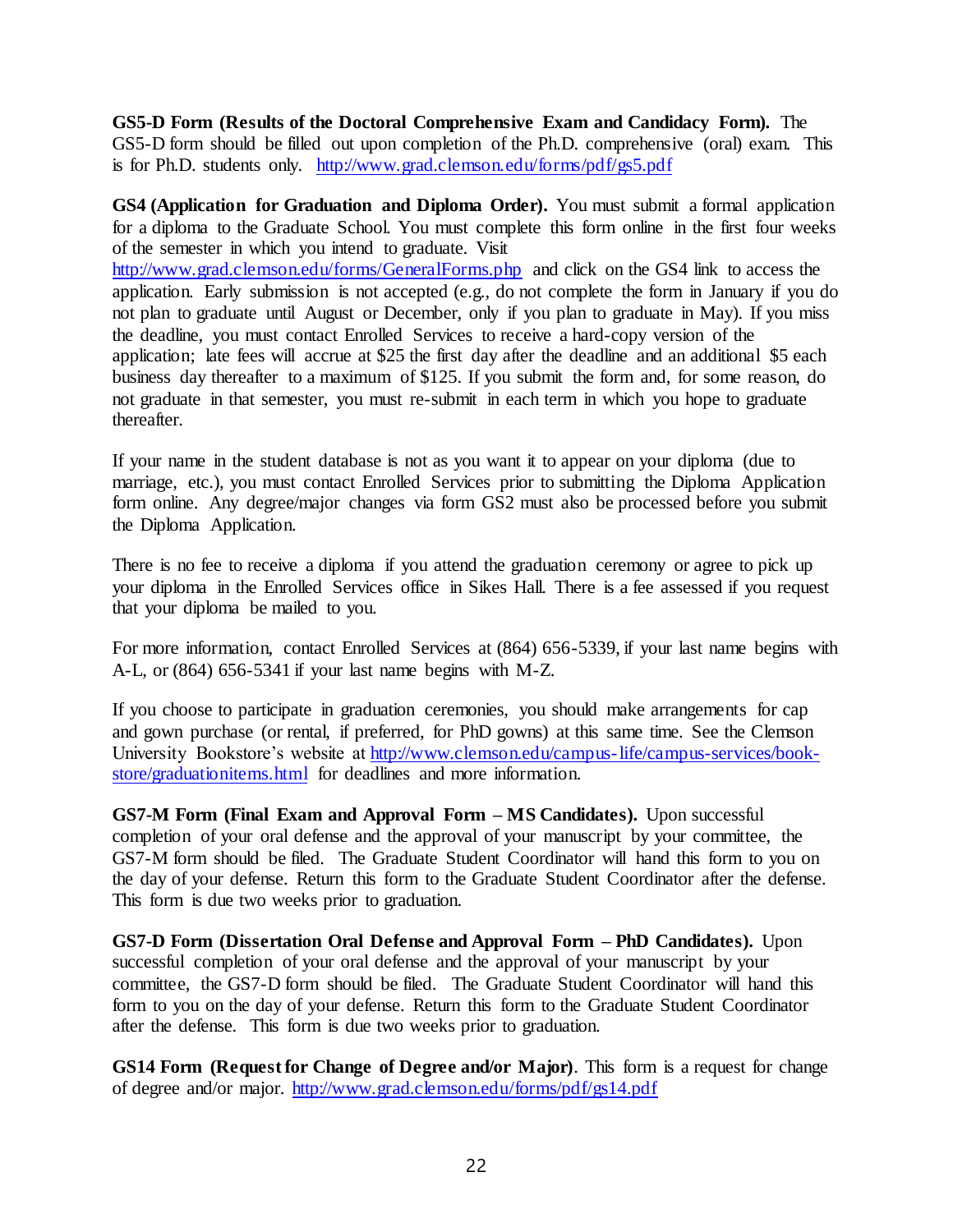The Graduate School sets deadlines for the following items, some of which are listed below. The specific dates are determined according to the academic calendar for the semester in which you plan to graduate.

| <b>Form/process</b>                                     | Approximate deadline*                   |
|---------------------------------------------------------|-----------------------------------------|
| Submit your final GS2 to Enrolled Services              | End of the term prior to the term in    |
|                                                         | which you plan to graduate              |
| <b>Submit GS5 to Enrolled Services</b>                  | Six months prior to defense             |
| Complete online application for diploma (formerly Form  | Within the first four weeks of the term |
| GS4)                                                    | in which you will graduate              |
| Add your defense to the university defense calendar:    | At least 10 days prior to your defense. |
| http://www.clemson.edu/graduate/calendar/index.html     |                                         |
| Submit completed thesis/dissertation electronically for | Two weeks prior to graduation           |
| formatting review                                       |                                         |
| File GS7 with Enrolled Services                         | Two weeks prior to graduation           |
| All revisions requested by the Manuscript Review Office | One week prior to graduation            |
| must be completed and approved by the Manuscript        |                                         |
| Review Office                                           |                                         |

\*Refer to the Graduate School's website for actual deadline dates (http://[www.grad.clemson.edu/Deadlines.php\).](http://www.grad.clemson.edu/Deadlines.php) All Graduate School forms are available online at http://[www.grad.clemson.edu/forms/GeneralForms.php.](http://www.grad.clemson.edu/forms/GeneralForms.php) 

# **4.17 Costs**

For current tuition and fees, see http://[www.grad.clemson.edu/Financial.php](http://www.grad.clemson.edu/Financial.php) and **<http://www.clemson.edu/cfo/receivables/sar/feesched.html>**.

Graduate assistants may choose to deduct their tuition and fees from their paychecks in the fall and spring semesters. Graduate assistants must complete a payroll deduction form and take the form to University Revenue & Receivables in G08 Sikes Hall. The tuition and fees will be deducted from the first six paychecks of the semester.

Please see the Graduate Student Coordinator if you have any questions about your tuition and fees.

### **4.18 Withdrawing from the Program**

If for any reason you decide to withdraw from the program, inform your advisor, and the Graduate Student Coordinator, who will inform you of the procedure to officially withdraw from the university. If you do not follow this procedure, you could end up owing tuition and other fees to the University. This applies to both domestic and foreign students.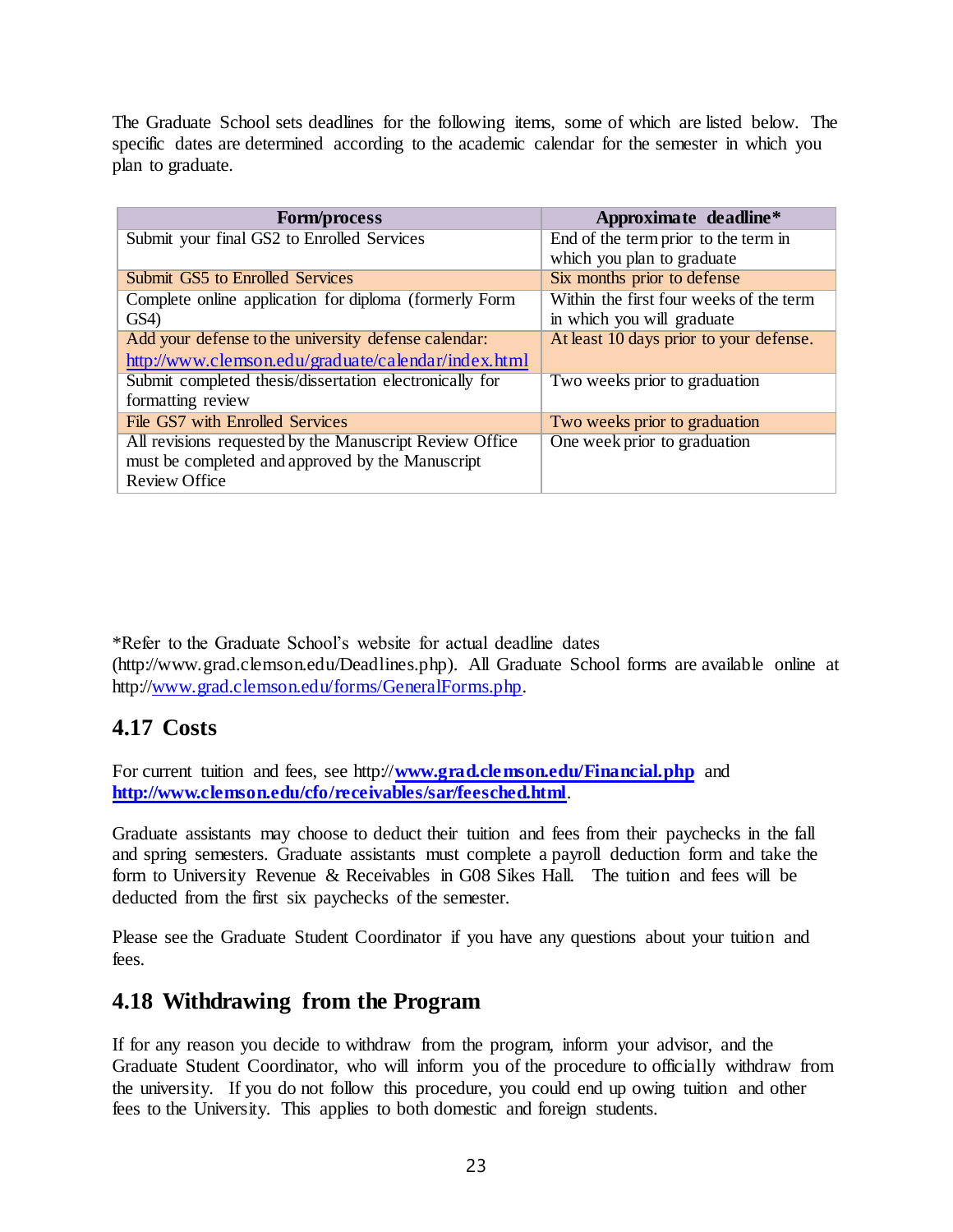# **5 WORKING AT CLEMSON**

Graduate students in good standing in the Clemson chemistry program are normally supported as either teaching assistants (TAs) or research assistants (RAs). Students supported on assistantships receive a stipend, which provides for living expenses while the student pursues his/her degree. Funds for teaching assistantships normally come from Clemson University; stipends are normally set at the same level for all students who are qualified to teach lab sections (i.e., for international students, this means the student has passed the CESP test with a satisfactory score.) Funds for research assistantships normally come from faculty research grants; stipends are normally set by the principal investigator of the research grant from which the funds are derived.

Assistantship support is generally available only to students that are meeting all of the academic requirements of the graduate curriculum, and who have secured a faculty research advisor in the chemistry department. The main exception to this is for first-year students, who are supported on teaching assistantships during the first year while choosing a research advisor. In cases where a student switches research groups or loses the support of a research advisor, the department may support the student for a very limited time on teaching assistantship, subject to the availability of funds. After any such temporary period, students who are unable to obtain or maintain the advising support of a research advisor will not be eligible for financial support.

# **5.1 Teaching Assistantships**

Students supported as teaching assistants will be assigned specific duties, which may include one or more of the following: teaching laboratory sections, grading papers, and proctoring exams. It is important that these considerable responsibilities be taken seriously and discharged conscientiously. If illness, accident, or an emergency prevents you from meeting your commitment, you must inform your supervisor and help make arrangements to cover that duty.

# **5.2 Research Assistantships**

Through mutual agreement, a student may work for a professor on a research problem and while doing so be supported as a research assistant. The duties of such an assignment are given to the student by the professor in charge. Each graduate research assistant will work out with his research supervisor his responsibilities and duties regarding research.

# **5.3 Summer Support**

Graduate students in the Clemson chemistry department are supported in summer as either teaching or research assistants, as in the academic year. Support is normally guaranteed for the first summer as part of the teaching assistantship offered to entering students in their first year, with the understanding that such students will not be assigned teaching duties in the summer of their first year and will be free to dedicate themselves fully to research.

First year students will need to register for research hours during the summer to be supported on an assistantship and will be required to pay the Grad Assistant fee and any other related fees. After the first summer, students who are supported as teaching assistants in summer will be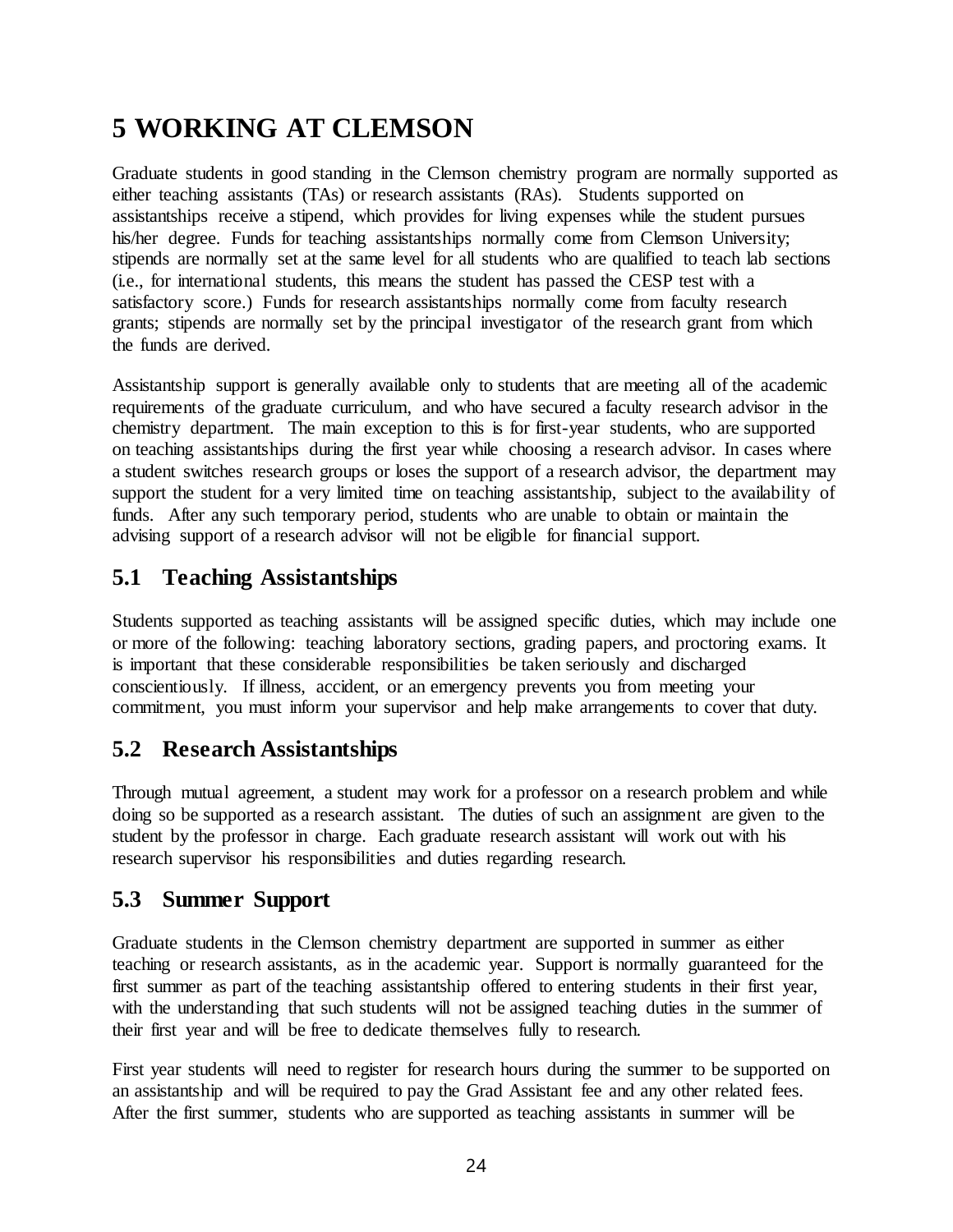expected to perform duties as specified above in the section above on teaching assistantships. They will also be required to register for hours and pay the related Grad Assistant fees.

# **5.4 Time Limit on TA Support**

Teaching assistantship support is normally made available to graduate students for only a limited time. A student pursuing a Ph.D. degree may be supported from departmental funds for no more than 5 calendar years total (ten academic semesters) as a teaching assistant, and a student pursuing an M.S. degree may be supported for no more than 3 years (six academic semesters) as a teaching assistant. Exceptions to these limitations may only be made with approval of the department chair.

Students who have received more than 5 years of TA support will be required to meet with the department chair, graduate program advisor, and research advisor to discuss their plans for completing the degree.

It should be noted that while most chemistry graduate students are supported as either teaching or research assistants, no student is ever guaranteed financial support. Unsatisfactory performance of teaching duties, in course work or research work can be cause for termination of financial support.

### **5.5 Payroll and Paydays**

All Clemson University employees receive bimonthly paychecks, on the 15<sup>th</sup> and the last day of the month (24 paychecks per year). Your first check in the fall semester is usually the first payday in September. The Department Office Manager can inform you of the payday schedule.

### **5.6 Holidays**

Graduate students are entitled to take as holidays the days on which the University is officially closed. In addition graduate students are allowed to take ten working days during the year, that is, essentially, two weeks, as vacation. The latter should be taken so that the interference with teaching responsibilities and the research program is minimal. Any leave beyond this allotment requires approval of the research advisor, and notification of the Graduate Coordinator and Department Chair. Students will not normally receive a departmental stipend for extended leave beyond that indicated above.

| <b>University Holidays</b> | # of Days |
|----------------------------|-----------|
| New Year's Day             |           |
| Martin Luther King Day     |           |
| Spring Break (1 day)       |           |
| Independence Day           |           |
| Fall Break (1 day)         |           |
| Thanksgiving (2 days)      |           |
| Christmas (4 days)         |           |
| TOTAL                      |           |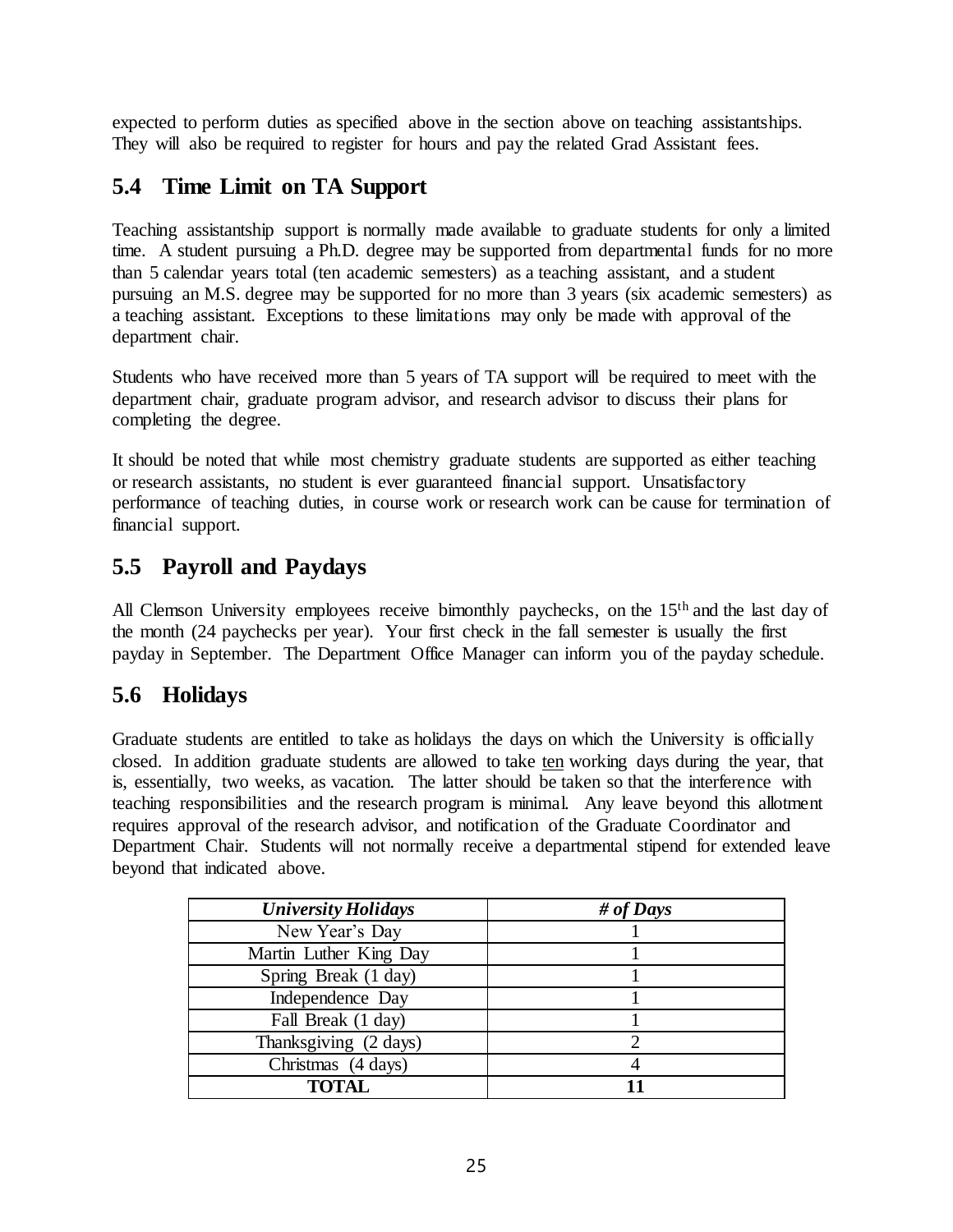### **5.7 Outside Employment**

One of the purposes of the graduate assistantships (research or teaching) is to support the student's subsistence during his or her graduate studies. Therefore, it is the policy of the chemistry department to disallow students from outside employment if the assistantship is equivalent to more than half time. Exceptions to this policy are temporary consulting and/or tutoring jobs, which the student may do with the approval of his/her supervisor.

# **6 DEPARTMENTAL OPERATIONS AND GENERAL INFORMATION**

### **6.1 Student Contact Information**

All students are required to update their contact information. These records are kept by different departments and should be reported to each separately.

You need to update the Chemistry Department by informing the Graduate Student Coordinator whenever there is a change in your Clemson University contact information: room, building, and/or phone number. You should also inform the department of home phone and local address changes. The department is not authorized to release your personal information to third parties. In addition, you need to change your address in the Student System using iRoar [\(http://iroar.clemson.edu\).](http://iroar.clemson.edu/)

If you have been awarded an assistantship, you also need to complete the "Change of Address Form available at the Office of Human Resources' website,

[http://www.clemson.edu/employment/worklife/change\\_address.html.](http://www.clemson.edu/employment/worklife/change_address.html) Contact the Graduate Student Coordinator if you have questions.

### **6.2 Student Offices**

For the first semester, new graduate students will have a desk in Room 203. After the student has chosen a research advisor then he/she should move to office space in that professor's laboratory. Students should not move from their assigned desk until the department chairman has approved their selection of a research advisor. After moving, the student should notify the Graduate Student Coordinator of the move so that department listings may be updated.

# **6.3 Building Security and Keys**

An administrative assistant in the main office will issue you the keys you will need during new student orientation or shortly thereafter. You will receive keys to the labs you are assigned to.

To request a key, you must complete a key request form, which is available in the main office, 219 Hunter. Two signatures are required on the form: yours and the faculty member who is in charge of the room.

It shall be clearly understood by all those receiving keys that he or she shall: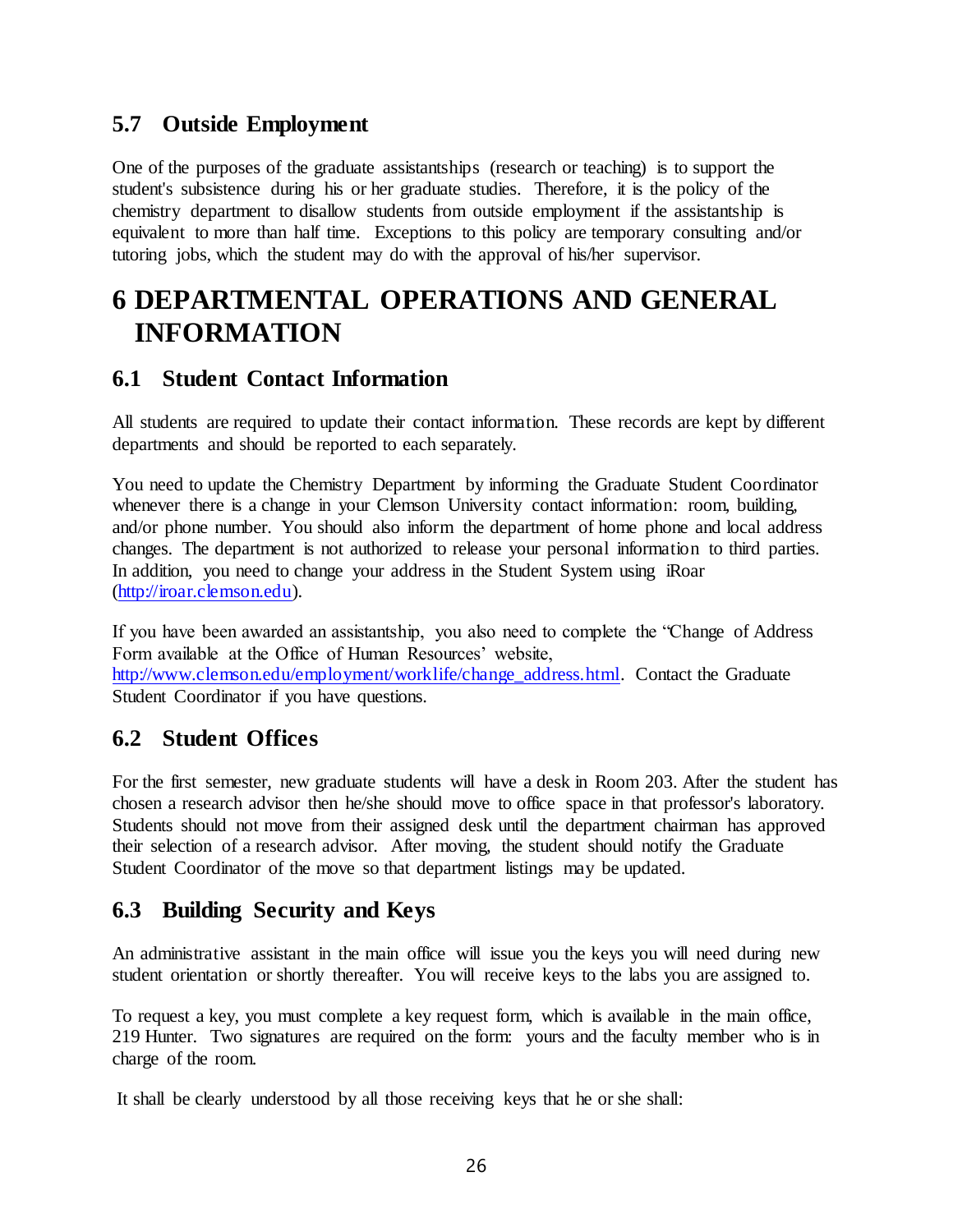- Exercise great care to prevent loss. Should loss of a key occur, this loss should be reported immediately to the Chemistry Department office.
- Not loan a key to anyone.
- Enter the building using your student ID card after regular hours. The outside door will lock each afternoon at 4:30 p.m. and will be locked until 7:30 a.m. You must enter using your student ID card. The library and copy room will always remain unlocked. Please see the building manager, Laura Hupp in 235B Hunter, to have your ID card activated to access the building after hours.
- Under no circumstances hold the door for anyone to enter the building after 4:30 p.m. daily or on the weekends. They must enter the building using their student ID card.
- Report to the University Police and to the Office Manager any unusual or suspicious occurrence or persons found in Hunter Lab after the building is normally closed.

# **6.4 Mail**

Graduate student mailboxes are located in the graduate student lounge, Hunter room 370. Delivery of US mail and Clemson campus mail is made to these boxes. You should check your box daily for memorandums, notes, mail etc. Contact the Graduate Student Coordinator if you have questions.

# **6.5 Photocopying**

The chemistry department maintains several photocopiers, some for student use and some exclusively for departmental staff use. Normally, one of these copiers is located in the chemistry mailroom and is designated for student use in copying library materials. At present, photocopying on departmental copiers may be performed free of charge, up to certain monthly limits which are set by the master operators.

Photocopier hardware and policies change frequently, so students are advised to ask in the main office if they are unsure of which copier(s) are available for student use.

# **6.6 Library Resources**

Library resources for chemistry are housed in two separate facilities at Clemson. Most of the materials, including nearly all books and many important periodicals (journals) are housed in the Cooper Library, which is the main library building on the Clemson campus. In addition, many materials of particular interest to chemistry students, faculty, and staff are housed in the chemistry branch library in Hunter Laboratory (i.e., the chemistry building.). You will almost certainly make use of both libraries during your graduate studies, so you should be familiar with them both.

Cooper library is located in the center of campus, near the reflecting pool. Students may borrow books from Cooper library using their student ID. There are several photocopiers on the entry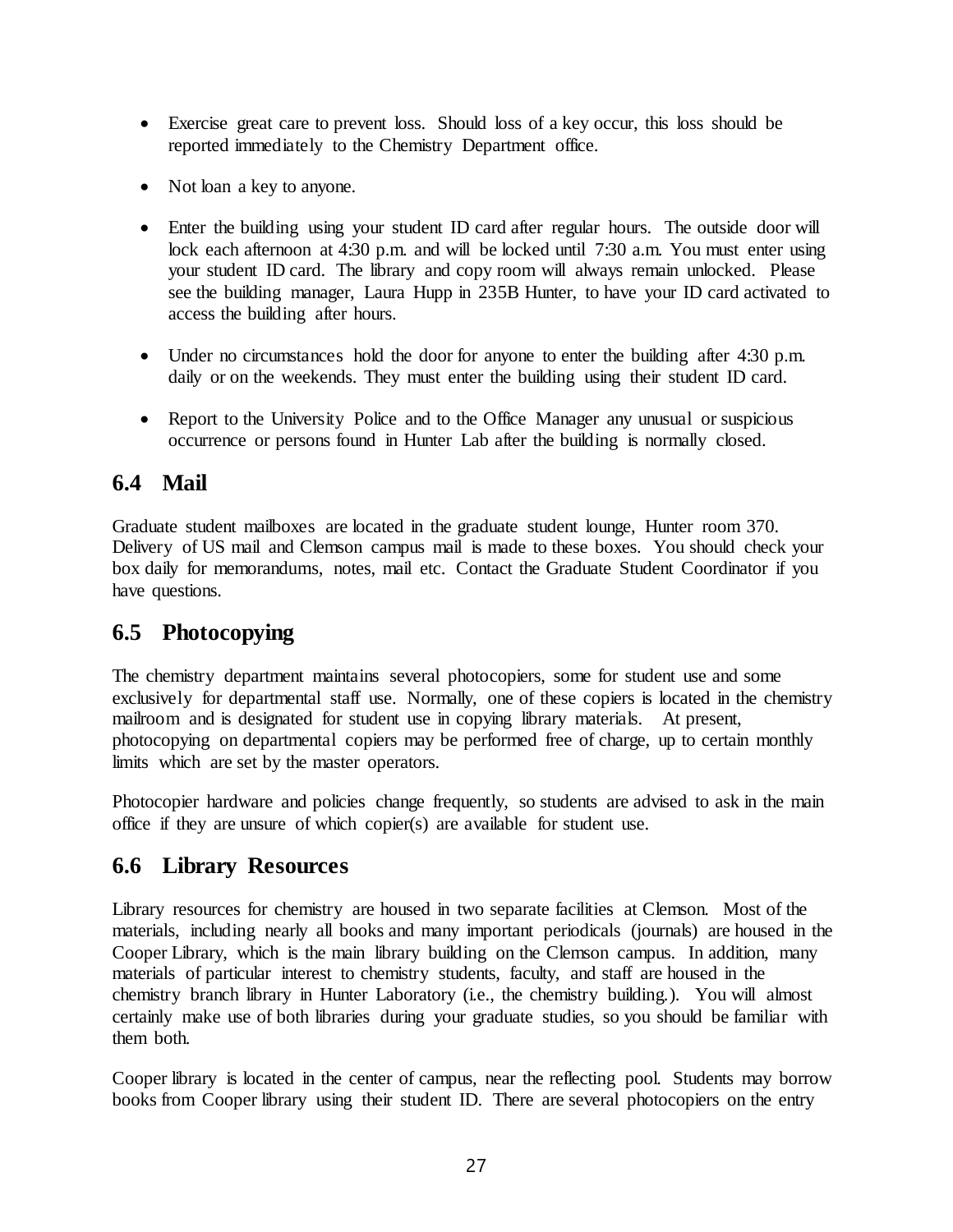floor that are coin-operated. Two of the copiers may be used with prepaid accounts, which may be set up by individual research groups.

The chemistry branch library in Hunter is located in Room 215. Current journals are located on display shelves, and bound journals are on the labeled bookshelves. A full list of periodicals and their location is available at the desk in the chemistry library.

The Chemistry branch library is an important resource for your work and your help is needed to maintain its usefulness. Please follow these rules when using the Chemistry branch library:

- 1. Do not remove journals and books from the library.
- 2. Reshelf books and journals after use.
- 3. No food or drink in the library.

A recent trend in library science is the shift to electronic resources. Clemson provides access to a broad range of electronic resources including electronic journals, search engines, databases, and other materials. Further information on electronic library resources available at Clemson may be obtained at the Cooper Library web site, or at the reference desk in Cooper Library.

### **6.7 Computers in Hunter**

Student access to computers in Hunter is through computers in the individual research labs, and through a few public-access computers in various places throughout the building. Several such computers are maintained in the Chemistry branch library; others are in various places, which change as the computers are upgraded and moved. Students should ask in the main office for upto-date information regarding availability of public computers in Hunter.

### **6.8 E-mail**

Upon acceptance to Clemson University, you will receive information about your user ID and password from the Graduate School. E-mail is the most common mode used by the department and the university to communicate with you. Please check your e-mail regularly.

### **6.9 Counseling Services**

The demands of graduate school can sometimes seem overwhelming. If you feel you could benefit from talking to a counselor – about grad school stress or any other issue – you may be eligible to receive services from the Counseling and Psychological Services Program (CAPS), located in Redfern Health Center.

To learn about their current programs, visit the CAPS website at <http://www.clemson.edu/studentaffairs/redfern/caps/index.php> or call them at (864) 656-2451.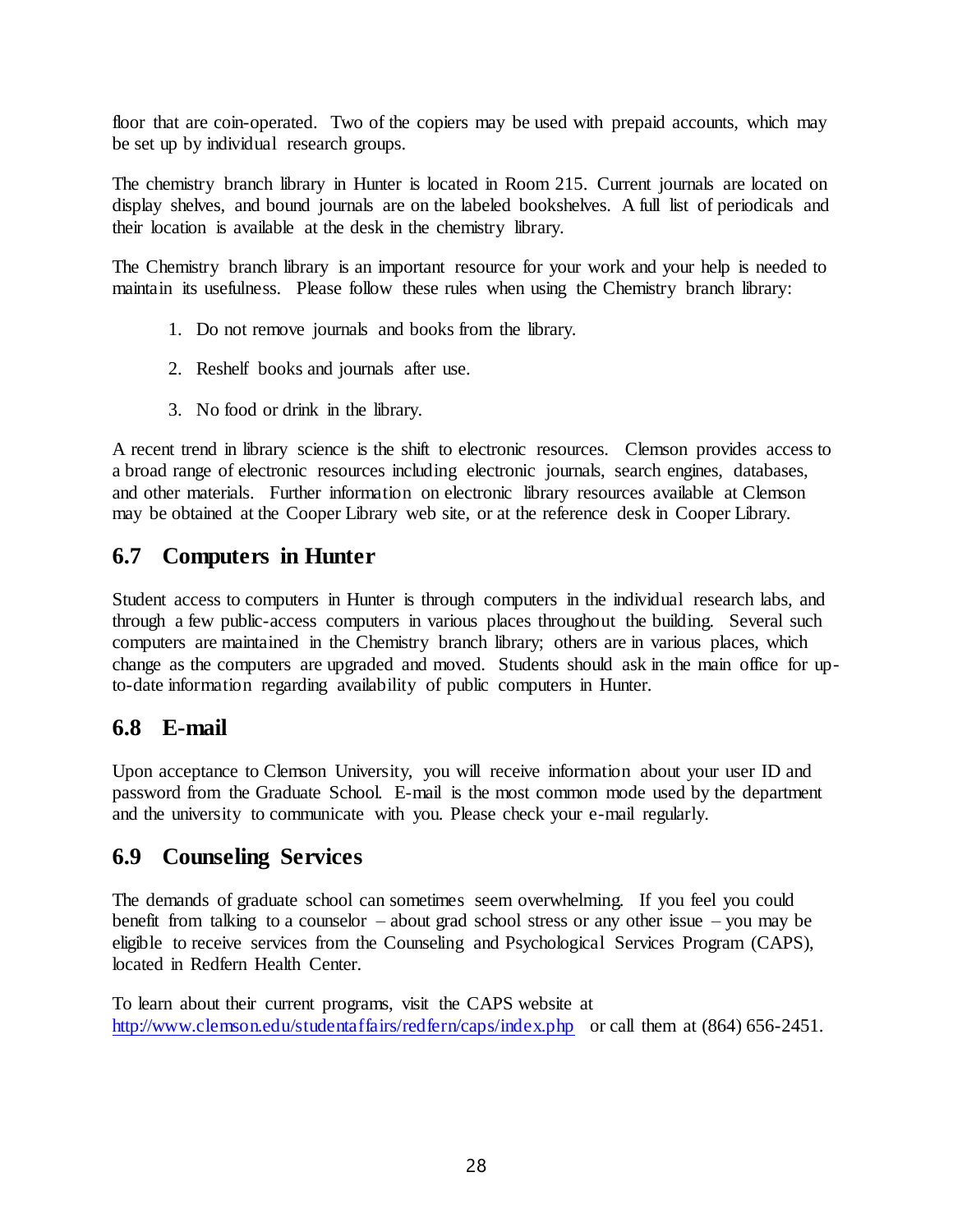### **6.10 The Chemistry Department Stockroom**

Many of the supplies, gases and equipment needed in research labs may be purchased from the Department Stockroom in Hunter 235. Stockroom purchases are accurately recorded and are charged to each individual research group. Quarterly invoices of purchases, with an itemized list, will be charged to each research group's faculty member.

#### **STOCKROOM WINDOW HOURS – HUNTER 235**

Monday - Friday 8:00AM – 12:00PM 1:00PM – 4:30 PM

Chemicals that are highly hazardous must be transported using approved safety carriers. Please remember to bring your safety carrier with you when picking up hazardous materials, e.g. acids, solvents, etc. If your lab doesn't have one, the stockroom will **lend** you one.

A small amount of equipment is available for loan from the stockroom including the following: carts, extension cords and safety carriers. This equipment is checked out and signed for.

The stockroom manager and personnel politely, but firmly, request that NO laboratory gloves be worn when picking up shipments and supplies at the Hunter 235 window.

#### THERE IS NO DISPENSING OF CHEMICALS DONE IN THE STOCKROOM

### **6.11 Procedure for Ordering Chemicals & Lab Equipment**

Clemson University holds many state contracts with vendors. State Contracts held with Fisher Scientific and VWR International offer discounted prices and no shipping fees. These vendors also distribute for other chemical companies. Always check with state contracted vendors first when making lab supply purchases. Lists of contracted vendors can be found on the CU website under Procurement. Vendor's catalogs should be present in each research lab; copies may also be used in Hunter 235.

BuyWays is the best way to view accurate pricing for the VWR, Fisher, and Sigma websites. It is like one stop shopping. You can log in to access the site using your employee username and password.

#### <https://solutions.sciquest.com/apps/Router/Login?OrgName=Clemson&tmstmp=1238434453337>

Purchases are made using the department's triplicate copy purchase form, which can be found on the windowsill of Hunter 235.

In filling out the form, please use the following guidelines:

- Fill in the proper information. PRESS FIRMLY AND WRITE NEATLY!!!
- Next to NAME: Fill in Advisor's name/your name and email address.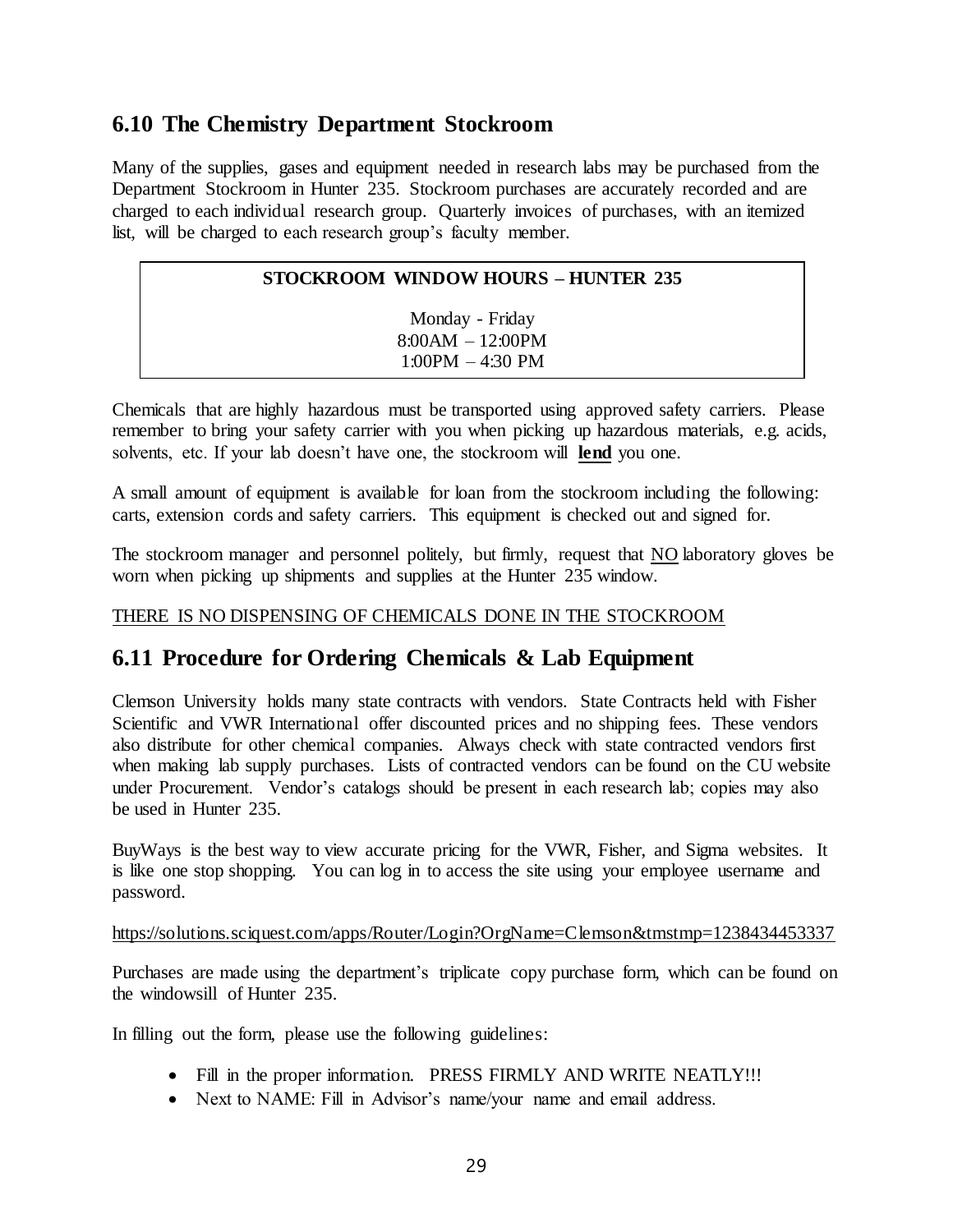- Please fill in vendor's name (company we are ordering from) and the vendor's phone number.
- Under the QUANTITY: be sure to indicate the unit of measure (ea., pkg., gram, ml, etc.), along with the amount you want (100 g, 500 g, 100 ml, etc.). For example: 2 X 50g, 1 X 500ml
- It is essential that you indicate the correct catalog number; otherwise your order cannot be processed and will be returned to you for correction. WRITE NEATLY!!!
- Include the description of the item.
- Unit Price will usually vary from catalog price. Leave blank if unsure.
- After the requisition form is filled out, **always** have your advisor indicate the grant or account number the order will be charged to and sign the form. Orders without the authorizing advisor's signature, will not be processed
- If order is needed ASAP, be sure to indicate this in writing on the order form. There will be an additional shipping charge with overnight and/or rushed orders.
- When the form is completed, return it to the stockroom manager in Hunter 235.

**DO NOT** place orders yourself unless your research advisor has approved it. Research advisors must indicate change in policy (in writing) to Stockroom Manager. **All** orders must have a purchase order number issued by the stockroom manager, your advisor's signature, and the account to charge.

You will be notified of your order's delivery electronically and/or names will be posted on the board in Hunter 235.

For all research groups that are not located in Hunter, orders can be sent electronically to [robinw@clemson.edu.](mailto:robinw@clemson.edu) Ask your advisor for computer access to group order form. Please indicate room and building where delivery is needed. All packing slips must be turned in to the stockroom manager in 235 Hunter.

# **6.12 Procedure for Ordering Office Supplies**

Office and computer supplies are ordered, maintained, and invoiced through the main office in Hunter 219.

# **6.13 Procedure for Requesting Departmental Letters**

When applying for driver's license, SC identification, extension of visa (foreign students), and other personal matters, you may be asked to present evidence of your student and/or stipend status. Contact the Graduate Student Coordinator and make your request indicating your full name (as it should appear on the letter), student ID, and what you need the letter for. You will be contacted once your letter is ready for pickup.

# **6.14 Procedure for Hazardous Waste Removal**

Environmental Compliance Officer: June Brock-Carroll Web Site: http://ehs.clemson.edu 656-1770 e-mail- juneb@clemson.edu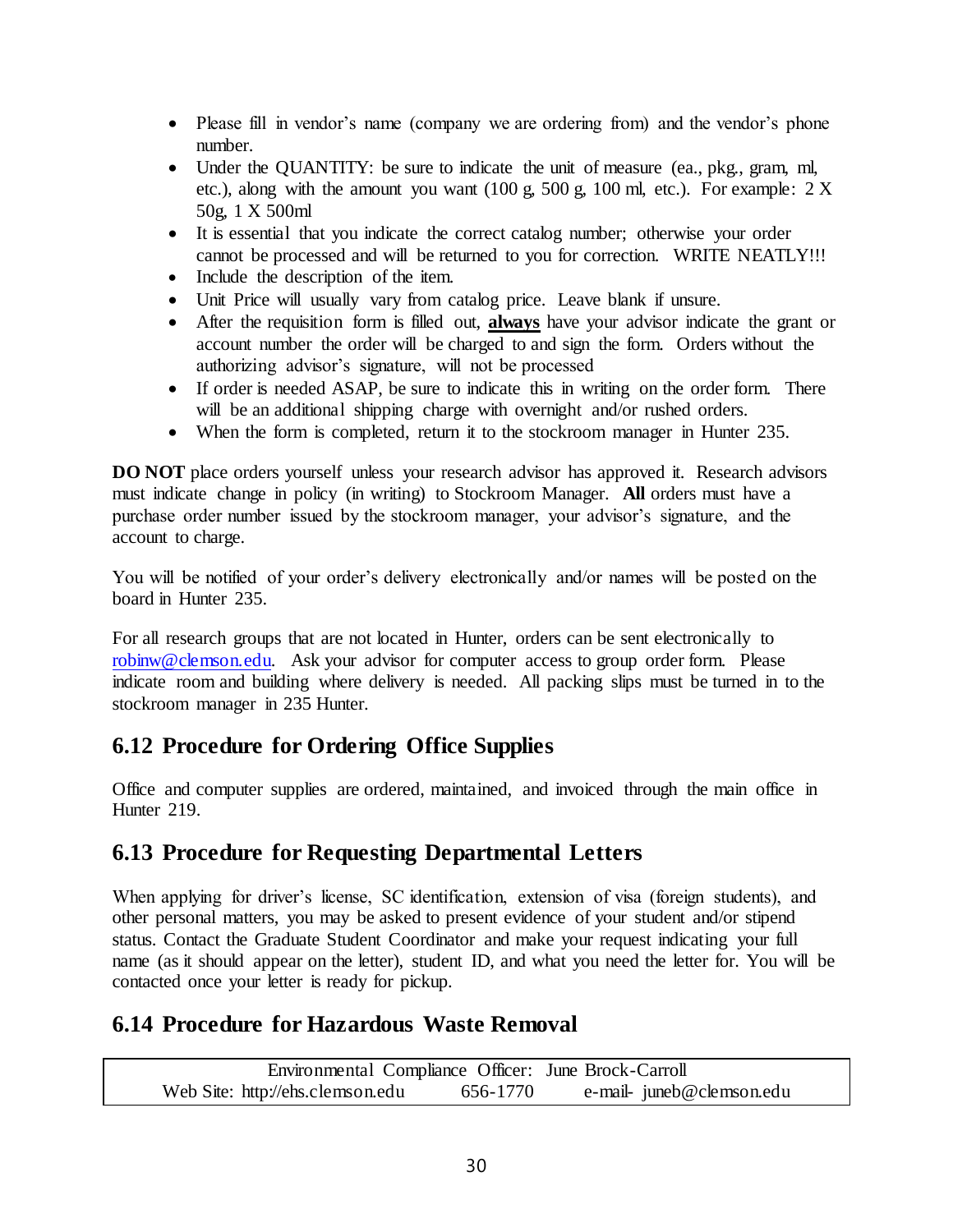You must be registered as having taken the on-line hazardous waste training before requesting hazardous waste pick up. Refer to the above web site.

All waste chemicals must be properly labeled and stored. All waste chlorinated solvents will be kept in separate containers from non-chlorinated solvents. There will be NO UNKNOWN WASTE CHEMICALS PRODUCED OR STORED BY ANYONE. When the supply of waste reaches a significant quantity, each individual lab is responsible for requesting a pick-up from the E.C.O.

- 1. Submit a pick up request, electronically, by clicking on the link found on the EH&S web site, [http://ehs.clemson.edu](http://ehs.clemson.edu/) Hazardous waste removal request forms and labels can also be found in the mail/copier room or Hunter 235.
- 2. Request empty hazardous waste and biohazard sharps containers from EH&S Dept. on the pickup request form.

Please refer to your Clemson University EH&S Hazardous Waste Management Manual with any questions, or contact EH&S.

PLEASE take the proper steps in requesting a hazardous waste removal from your lab, which are as follows:

- 1. REGISTER ON LINE WITH EH&S AS COMPLETING THE HAZARDOUS WASTE TRAINING.
- 2. Complete a Hazardous Waste Removal Request form found at EH&S web site.
- 3. Submit completed form electronically.
- 4. Print pick-up request and attach form to container(s) to be picked up.

### **6.15 Work Injury Protocol**

#### **Clemson University**

#### **Effective April 1, 2001**

#### **\* Immediately after a work injury, the supervisor will call**

#### **CompEndium Services @ 877-709-2667.**

Give your Name/Company Name. A Medical Manager Nurse will take your call and ask the name of the injured worker and specific questions about the accident.

The Employer's First Report of Injury will no longer be used.

The Employer's First Report of Injury will no longer be used.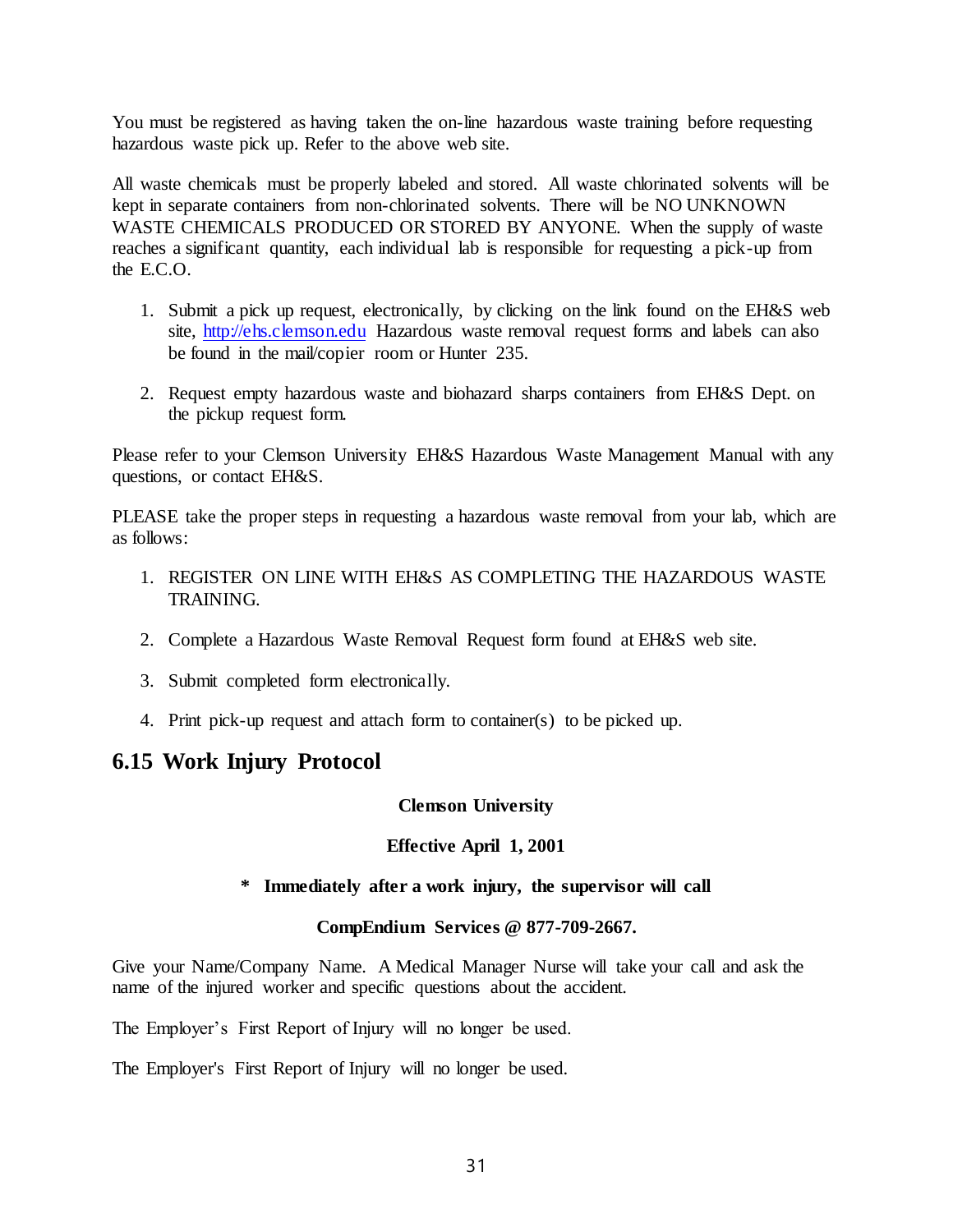CompEndium will assist the injured worker in selecting a physician and scheduling an appointment or will direct the injured worker to the Emergency Room (ER). Clemson University employees will be directed to Redfern Health Center during normal business hours.

CompEndium will notify the Physician or the ER of the injury and the arrival of the injured worker.

The physician or the ER will call CompEndium before the injured worker leaves the facility to receive authorization for treatment and/or referrals. Immediately following, the Medical Manager Nurse Consultant will call you with a report on the status of your employee's condition and work status.

The physician's report/case notes will be faxed within 24 hours of after treatment.

NO COVERAGE FOR CLAIMS UNLESS REPORTED BY SUPERVISOR BEFORE MEDICAL TREATMENT IS RECEIVED.

**In the event of an Emergency cal1 911 immediately. Once the emergency is under control by emergency personnel, CompEndium needs to be called next.**

\***CompEndium Nurses are available 24 hours a day - 7 days a week at 877-709-2667**

#### **FAX 877-710-2667**

### **6.16 OMBUDSMAN INFORMATION**

Ombudsman for Faculty and Graduate Students

#### **What Is an Ombudsman?**

The ombudsman is an independent, confidential resource that provides assistance to faculty, graduate students and post docs in resolving problems, complaints and conflicts when normal processes and procedures have not worked satisfactorily. The Ombudsman<sup>1</sup>s Office serves as a central information source on policies, procedures and regulations affecting faculty, graduate students, and post docs. The office refers individuals to persons able to resolve problems or handle appeals at the lowest possible level. Where appropriate, the ombudsman can facilitate and/or mediate communication between parties who find themselves in a dispute.

#### **What Is the Role of the Ombudsman?**

The ombudsman strives to ensure that faculty, graduate students and post docs receive fair and equitable treatment within the University system. He provides an independent point of view in an informal and confidential environment. The ombudsman will not identify you or discuss your personal concerns with anyone without your permission. Private confidential meetings can be arranged at your convenience. All communications will be treated with strict confidentiality. The ombudsman works toward resolutions based on principles of fairness. He is neither an advocate for faculty, administration, or students, nor an agent of the University, but is an advocate of fair processes.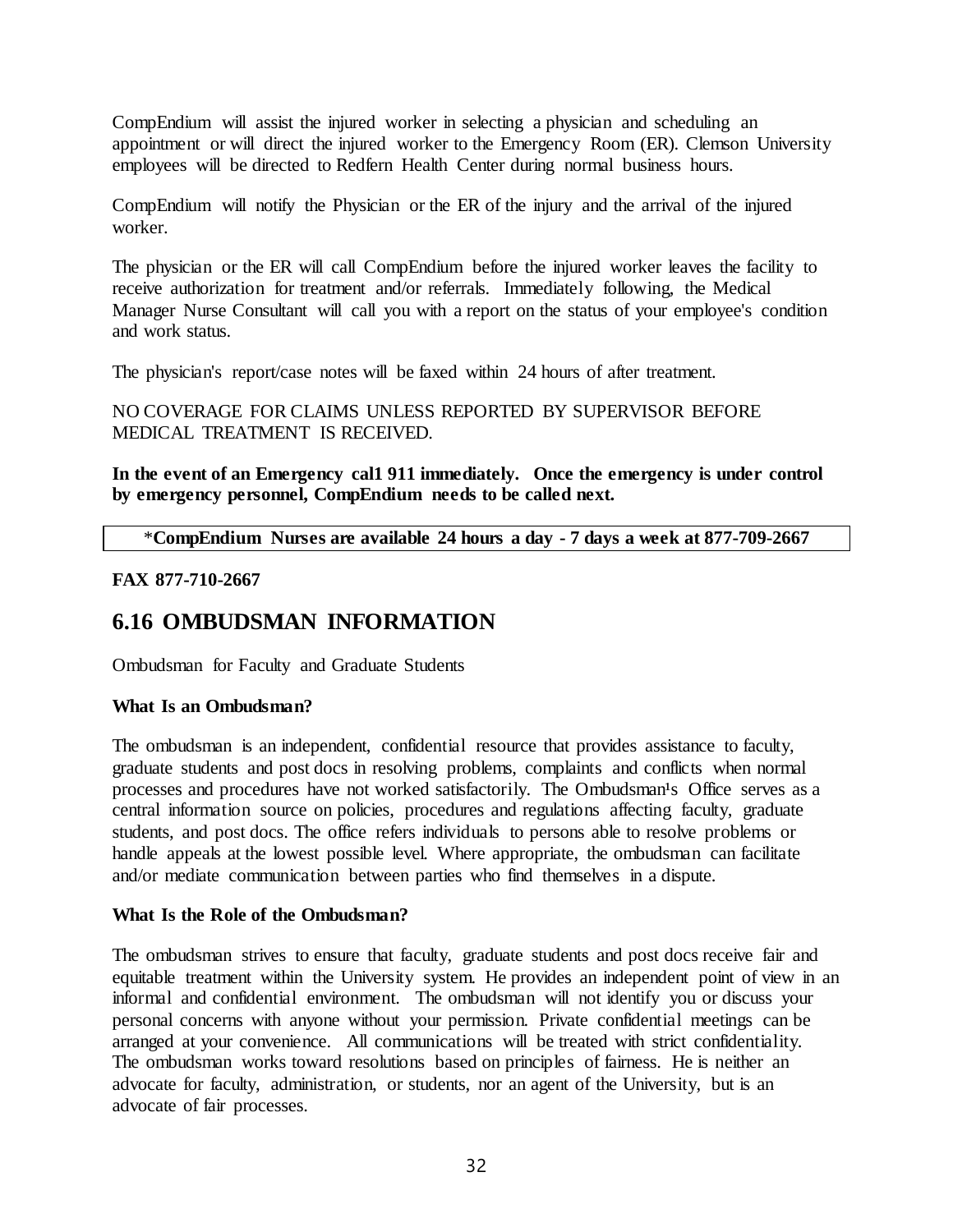#### **What Services does the Ombudsman provide?**

The Office of the Ombudsman provides fair and impartial counseling to faculty members, graduate students and post docs by:

- 1. Addressing problems and concerns, identifying and evaluating options to reach resolutions.
- 2. Providing available resources within the University that may be of assistance
- 3. Serving as a neutral party in conflict resolution
- 4. Opening lines of communication through mediation
- 5. Recommending changes in University policies and procedures when necessary

#### **How Does the Ombudsman Help?**

The Office of the Ombudsman is available to assist faculty members, graduate students and post docs who:

- 1. Have a problem or concern relating to the University and need guidance in resolving the issue
- 2. Need information about policies or procedures at Clemson
- 3. Need someone to mediate between individuals or within the University
- 4. Think that the University has made an error in a particular case
- 5. Feel like a victim of harassment or discrimination
- 6. Are unsure about which University policies, procedure or regulations apply to certain situations
- 7. Have a specific academic problem that cannot be resolved by following regular University procedures
- 8. Feel that he/she has been unfairly or inequitably treated
- 9. Have a problem that requires someone to negotiate a solution or to help facilitate communication between parties
- 10. Feel that a University policy, procedure or regulation has been applied unfairly or erroneously

#### **Code of Ethics**

The ombudsman, as a designated neutral, has the responsibility of maintaining strict confidentiality concerning matters that are brought to his attention unless given permission to do otherwise. The only exceptions, at the sole discretion of the ombudsman, are where there appears to be imminent threat of serious harm. The ombudsman must take all reasonable steps to protect any records and files pertaining to confidential discussions from inspection by all other persons, including management.

The ombudsman will not testify in any formal judicial or administrative hearing about concerns brought to his attention. When making recommendations, the ombudsman has the responsibility to suggest actions or policies that will be equitable to all parties.

#### **Standards of Practice**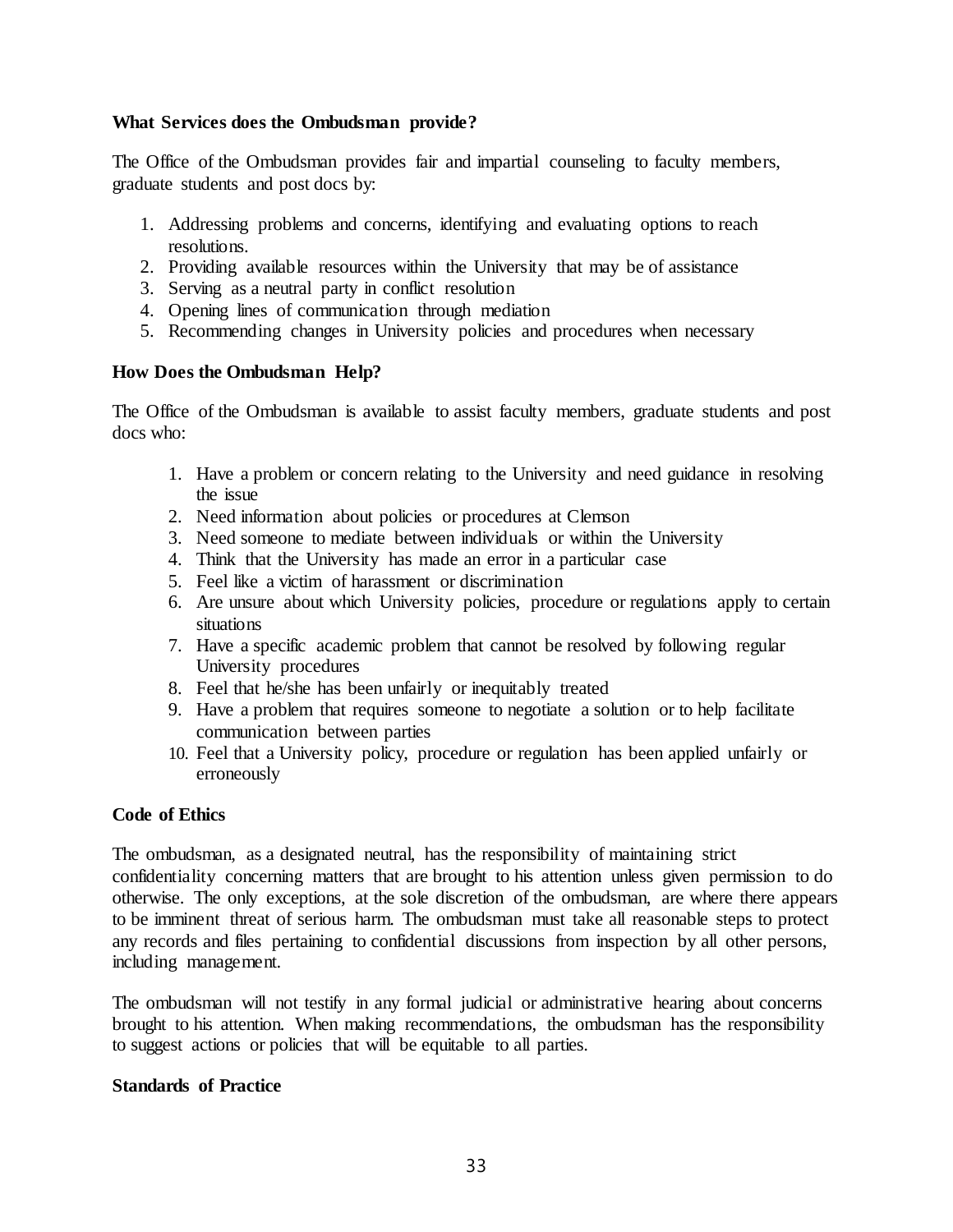The Clemson University ombudsman adheres to the Ombudsman Association Code of Ethics:

- 1. We base our practice on confidentiality.
- 2. We assert that there is a privilege with respect to communications with the ombudsman, and we resist testifying in an informal process inside or outside the organization.
- 3. We exercise discretion whether to act upon a concern of an individual contacting the office. An ombudsman may initiate action on a problem he or she perceives directly.
- 4. We are designated neutrals and remain independent of ordinary line and staff structures. We serve no additional role (within an organization where we serve as ombudsman) which would compromise this neutrality.
- 5. We remain an informal and off-the-record resource. Formal investigations for the purpose of adjudication  $\langle$  should be done by others. In the event that an ombudsman accepts a request to conduct a formal investigation, a memo should be written to file noting this action as an exception to the ombudsman role. Such investigations should not be considered privileged.
- 6. We foster communication about the philosophy and function of the ombudsman's office with the people we serve.
- 7. We provide feedback on trends, issues, policies and practices without breaching confidentiality or anonymity. We identify new problems, and we provide support for responsible systems change.
- 8. We keep professionally current and competent by pursuing continuing education and training relevant to the ombudsman profession.
- 9. We will endeavor to be worthy of the trust placed in us.

The Office of the Ombudsman welcomes constructive suggestions of ways to better serve the faculty, graduate students and post docs at Clemson University. If we can be of service to you, please feel free to contact our office.

#### **Assistance for Students and Staff**

Graduate Students: Any complaint should first be taken to the faculty or staff member involved to reach a resolution. If no resolution is reached, the graduate student should consult with the department chair and the dean who will hear the complaint and act as a referee. The ombudsman, student, dean of the college, department chair and the involved faculty or staff member should make every effort to reach a solution. If a resolution cannot be made, the student should then consult with the dean of the Graduate School. Graduate students should talk with the associate dean responsible for academic grievances if mediation is necessary. The Graduate School is located in E-106 Martin Hall, and the telephone number is 656-4172.

#### **How Can the Ombudsman be contacted?**

Concerns can be directed to the university ombudsman by letter, walk-in, appointment or telephone:

R. Gordon Halfacre, member of the Ombudsman Association, University Ombudsman for Faculty and Graduate Students 101 Clemson House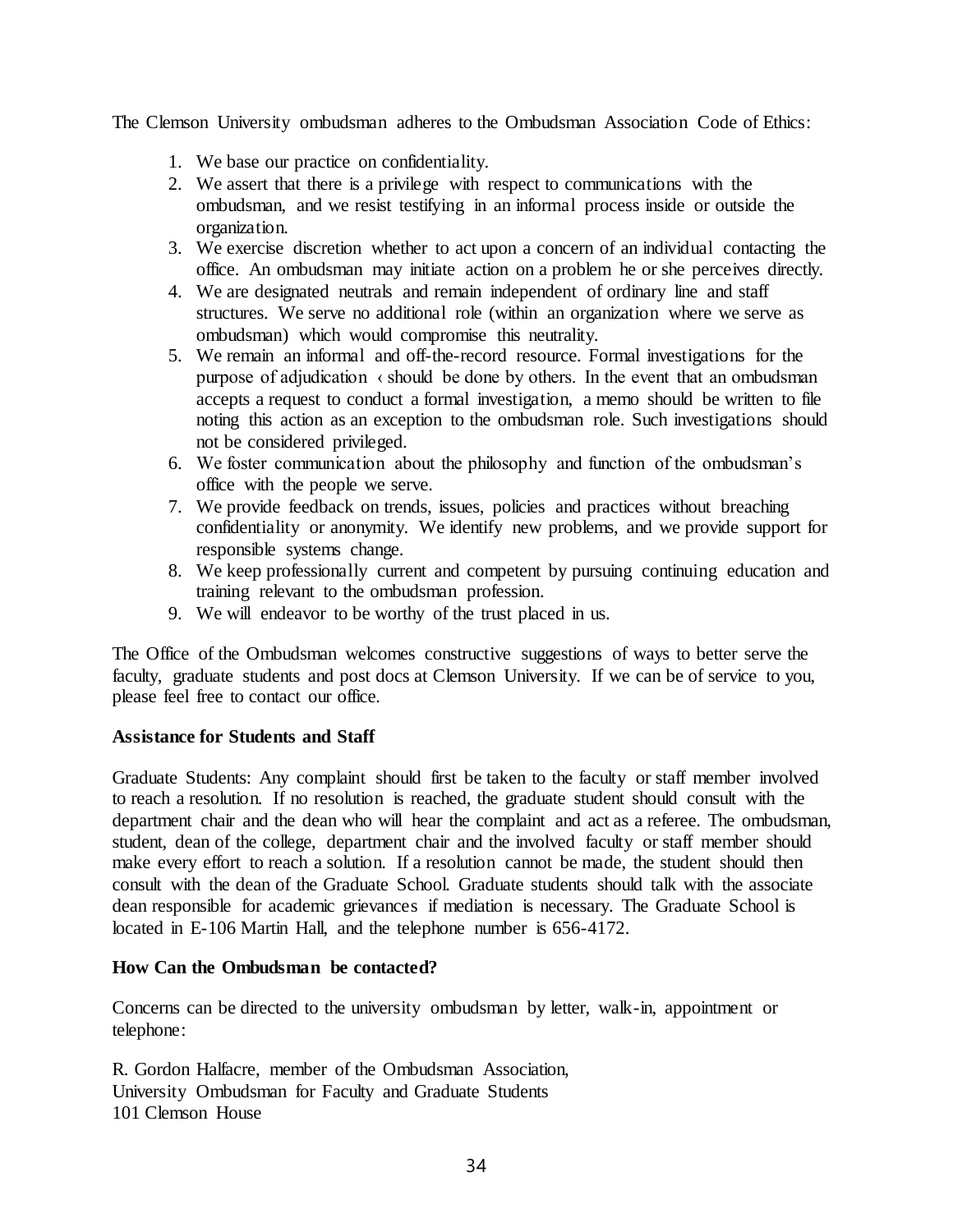248 N. Palmetto Blvd. Clemson University Clemson, SC 29631-5107 Office: (864) 656-4353 or 656-4957 Fax: (864) 656-4373 Email: *[ombudsman@clemson.edu](mailto:ombudsman@clemson.edu)* Web site: <http://www.clemson.edu/ombudsman/>